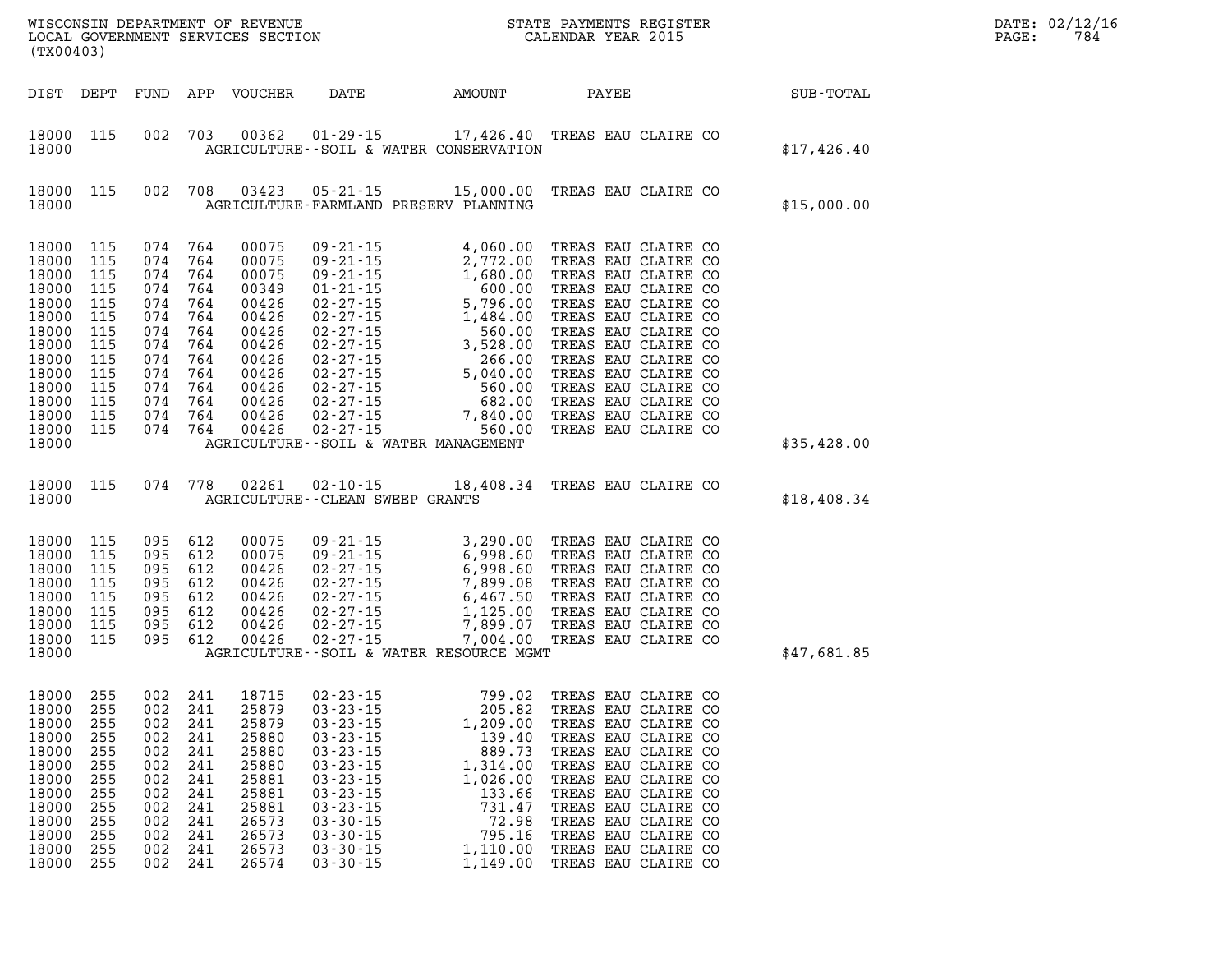| DIST<br>DEPT                                                                                                                                                                                                                           | FUND<br>APP |  | VOUCHER DATE AMOUNT PAYEE SUB-TOTAL                                                                                                                                                                                                 |             |
|----------------------------------------------------------------------------------------------------------------------------------------------------------------------------------------------------------------------------------------|-------------|--|-------------------------------------------------------------------------------------------------------------------------------------------------------------------------------------------------------------------------------------|-------------|
| 18000<br>18000<br>18000<br>18000<br>18000<br>18000<br>18000<br>18000<br>18000<br>18000<br>18000<br>18000<br>18000<br>18000<br>18000<br>18000<br>18000<br>18000<br>18000<br>18000<br>18000<br>18000<br>18000<br>18000<br>18000<br>18000 |             |  | 00 255 002 241 26574 03-30-15 1.39.00 TREAS EAU CLAIRE CO<br>00 255 002 241 26575 03-30-15 1,176.00 TREAS EAU CLAIRE CO<br>00 255 002 241 26575 03-30-15 3.48 TREAS EAU CLAIRE CO<br>00 255 002 241 27059 04-06-15 200.00 TREAS EAU | \$29,903.44 |
|                                                                                                                                                                                                                                        |             |  | $\begin{tabular}{lllllll} 18000&370&002&941&01800&02\cdot 17\cdot 15&45,000.00&\texttt{EAU CLAIRE CNTY} &\\ 18000&\texttt{NAT RESOURCES-GENERAL OPERATIONS-FEDERAL} & &\\ \end{tabular} \vspace{5mm}$                               |             |
| 18000<br>18000                                                                                                                                                                                                                         |             |  | $\begin{tabular}{lllllll} 370 & 012 & 548 & 01477 & 01\hbox{-}08\hbox{-}15 & 1,844.27 & \texttt{EAU CLAIRE CNTY} & \\ & \texttt{NAT RESOURCES}\hbox{-}\texttt{UTV PROJECT AIDS}\hbox{-}\texttt{GAS TAX} & & \\ \end{tabular}$       |             |
| 18000<br>18000                                                                                                                                                                                                                         |             |  | 370 012 549 00196 04-13-15 1,518.00 TREAS EAU CLAIRE CONDUCT NAT RESOURCES--WILDLIFE DAMAGE<br>CLAIRE CO $$1,518.00$                                                                                                                |             |
| 18000<br>18000                                                                                                                                                                                                                         |             |  | 370 012 551 00167 09-22-15 9,681.61 TREAS EAU CLAIRE CONSTANT RESOURCES--ALL TERRAIN VEHICLE ENF                                                                                                                                    | \$9,681.61  |
| 18000<br>18000<br>18000                                                                                                                                                                                                                |             |  | 370 012 553 00196 04-13-15 1,113.99 TREAS EAU CLAIRE CO<br>370 012 553 00196 04-13-15 500.00 TREAS EAU CLAIRE CO<br>NAT RESOURCES--WILDLIFE DAMAGE CLAIMS                                                                           | \$1,613.99  |
| 18000<br>18000                                                                                                                                                                                                                         |             |  | 370 012 564 00557 05-29-15 2,470.64 TREAS EAU CLAIRE CONSERT RESOURCES--RECREATION AIDS-FISH                                                                                                                                        | \$2,470.64  |

**18000 370 012 572 00005 04-07-15 50,779.07 TREAS EAU CLAIRE CO**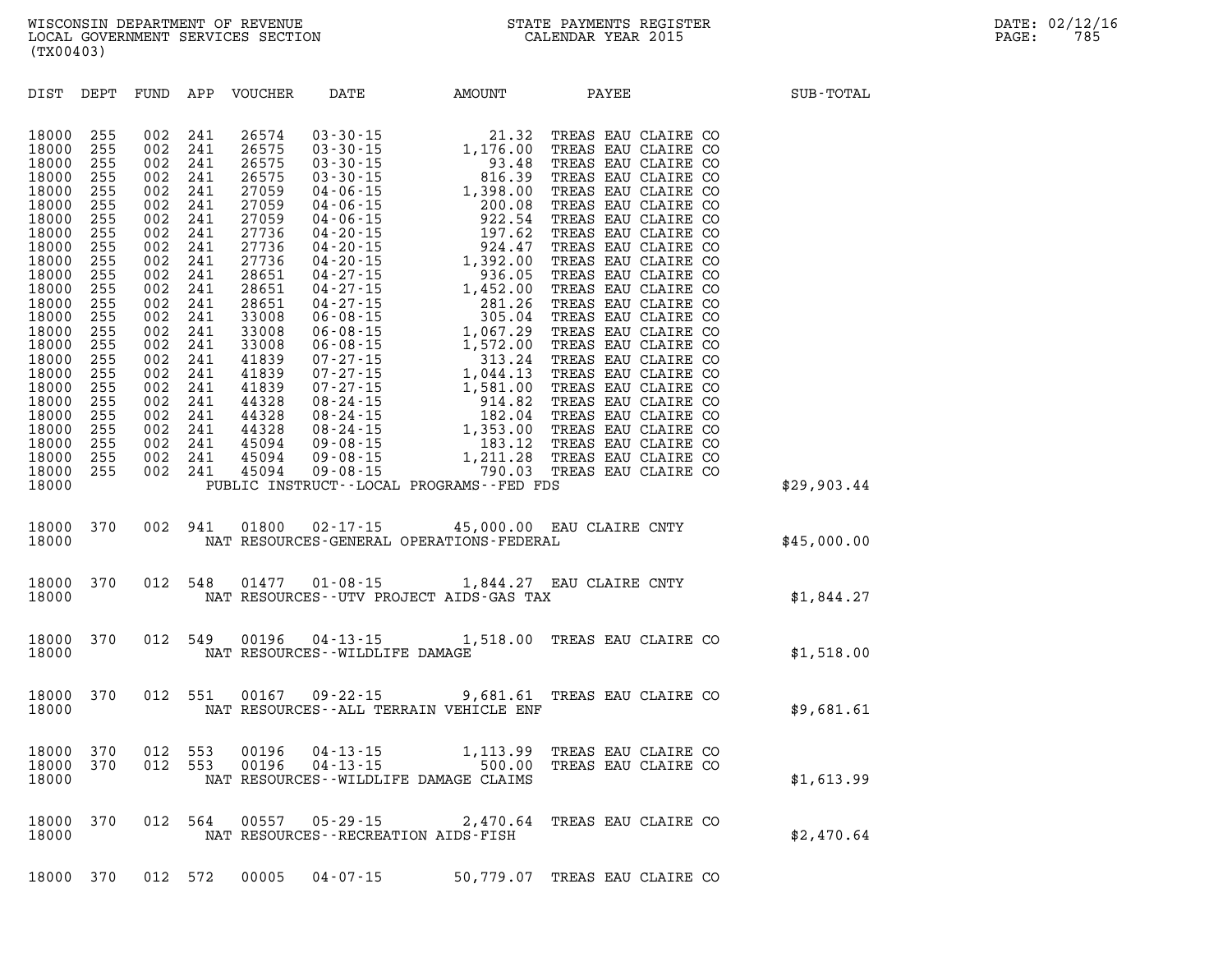| $\texttt{DATE}$ : | 02/12/16 |
|-------------------|----------|
| PAGE:             | 786      |

| (TX00403)                                                                              |                                                             |                                                             |                                                             |                                                                               |                                                                                                                                                                |                                                                                                                                                              |                                                                                                                                                                                                             |                |
|----------------------------------------------------------------------------------------|-------------------------------------------------------------|-------------------------------------------------------------|-------------------------------------------------------------|-------------------------------------------------------------------------------|----------------------------------------------------------------------------------------------------------------------------------------------------------------|--------------------------------------------------------------------------------------------------------------------------------------------------------------|-------------------------------------------------------------------------------------------------------------------------------------------------------------------------------------------------------------|----------------|
| DIST                                                                                   | DEPT                                                        | FUND APP                                                    |                                                             | VOUCHER                                                                       | DATE                                                                                                                                                           | AMOUNT                                                                                                                                                       | PAYEE                                                                                                                                                                                                       | SUB-TOTAL      |
| 18000                                                                                  |                                                             |                                                             |                                                             |                                                                               |                                                                                                                                                                | NAT RESOURCES--URBAN FORESTRY/CO FORESTS                                                                                                                     |                                                                                                                                                                                                             | \$50,779.07    |
| 18000<br>18000                                                                         | 370                                                         | 012                                                         | 575                                                         | 01911                                                                         | $02 - 27 - 15$                                                                                                                                                 | 3,895.38<br>NAT RESOURCES - - SNOWMOBILE TRAIL AIDS                                                                                                          | EAU CLAIRE CNTY                                                                                                                                                                                             | \$3,895.38     |
| 18000<br>18000<br>18000                                                                | 370<br>370                                                  | 012<br>012                                                  | 576<br>576                                                  | 01477<br>01477                                                                | $01 - 08 - 15$<br>$01 - 08 - 15$                                                                                                                               | 1,890.00<br>NAT RESOURCES - - ALL-TERRAIN VEHICLE TRAIL                                                                                                      | EAU CLAIRE CNTY<br>6,804.44 EAU CLAIRE CNTY                                                                                                                                                                 | \$8,694.44     |
| 18000<br>18000                                                                         | 370                                                         | 074                                                         | 658                                                         | 00303                                                                         | $08 - 26 - 15$                                                                                                                                                 | 29,291.82<br>NAT RESOURCES - - URBAN NON-POINT GRANTS                                                                                                        | TREAS EAU CLAIRE CO                                                                                                                                                                                         | \$29, 291.82   |
| 18000<br>18000                                                                         | 370                                                         | 074                                                         | 670                                                         | 42500                                                                         | $05 - 29 - 15$                                                                                                                                                 | 460,410.83<br>NAT RESOURCES -- RU RECYCLING GRANT                                                                                                            | TREAS EAU CLAIRE CO                                                                                                                                                                                         | \$460, 410.83  |
| 18000<br>18000                                                                         | 370                                                         | 074                                                         | 673                                                         | 42500                                                                         | $05 - 29 - 15$                                                                                                                                                 | 26,728.52<br>NAT RESOURCES - - RU CONSOLIDATED GRANT                                                                                                         | TREAS EAU CLAIRE CO                                                                                                                                                                                         | \$26,728.52    |
| 18000<br>18000                                                                         | 370                                                         | 095                                                         | 512                                                         | 02017                                                                         | $03 - 16 - 15$<br>NAT RESOURCES - - STEWARDSHIP 2000                                                                                                           | 215,375.00                                                                                                                                                   | TREAS EAU CLAIRE CO                                                                                                                                                                                         | \$215,375.00   |
| 18000<br>18000                                                                         | 395                                                         | 011                                                         | 168                                                         | 50018                                                                         | $06 - 09 - 15$                                                                                                                                                 | 207,863.00<br>TRANSPORTATION--ELDERLY & DISABLED                                                                                                             | COUNTY OF EAU CLAIRE                                                                                                                                                                                        | \$207,863.00   |
| 18000<br>18000                                                                         | 395                                                         | 011                                                         | 170                                                         | 40446                                                                         | $02 - 24 - 15$                                                                                                                                                 | 5,630.91<br>TRANSPORTATION--COUNTY FOREST ROAD AIDS                                                                                                          | TREAS EAU CLAIRE CO                                                                                                                                                                                         | \$5,630.91     |
| 18000<br>18000<br>18000<br>18000                                                       | 395<br>395<br>395                                           | 011<br>011<br>011                                           | 190<br>190<br>190                                           | 36018<br>52018<br>64018                                                       | $01 - 05 - 15$<br>$07 - 06 - 15$<br>$10 - 05 - 15$                                                                                                             | 714,973.34<br>1,429,946.68<br>714,973.34<br>TRANSPORTATION--GENERAL TRANSP AIDS-GTA                                                                          | COUNTY OF EAU CLAIRE<br>COUNTY OF EAU CLAIRE<br>COUNTY OF EAU CLAIRE                                                                                                                                        | \$2,859,893.36 |
| 18000<br>18000<br>18000<br>18000<br>18000<br>18000<br>18000<br>18000<br>18000<br>18000 | 395<br>395<br>395<br>395<br>395<br>395<br>395<br>395<br>395 | 011<br>011<br>011<br>011<br>011<br>011<br>011<br>011<br>011 | 278<br>278<br>278<br>278<br>278<br>278<br>278<br>278<br>278 | 41007<br>41007<br>41007<br>41007<br>42084<br>42084<br>42084<br>42084<br>68879 | $02 - 25 - 15$<br>$02 - 25 - 15$<br>$02 - 25 - 15$<br>$02 - 25 - 15$<br>$03 - 10 - 15$<br>$03 - 10 - 15$<br>$03 - 10 - 15$<br>$03 - 10 - 15$<br>$12 - 14 - 15$ | 50,110.59<br>124,600.98<br>155,000.00<br>183,700.00<br>56,000.00<br>71,869.98<br>87,000.00<br>88,130.02<br>2,985.07<br>TRANSPORTATION--LRIP/TRIP/MSIP GRANTS | TREAS EAU CLAIRE CO<br>TREAS EAU CLAIRE CO<br>TREAS EAU CLAIRE CO<br>TREAS EAU CLAIRE CO<br>TREAS EAU CLAIRE CO<br>TREAS EAU CLAIRE CO<br>TREAS EAU CLAIRE CO<br>TREAS EAU CLAIRE CO<br>TREAS EAU CLAIRE CO | \$819,396.64   |

WISCONSIN DEPARTMENT OF REVENUE STATE STATE PAYMENTS REGISTER LOCAL GOVERNMENT SERVICES SECTION

LOCAL GOVERNMENT SERVICES SECTION

**18000 435 005 000 90511 01-01-15 617,063.00 EAU CLAIRE CO**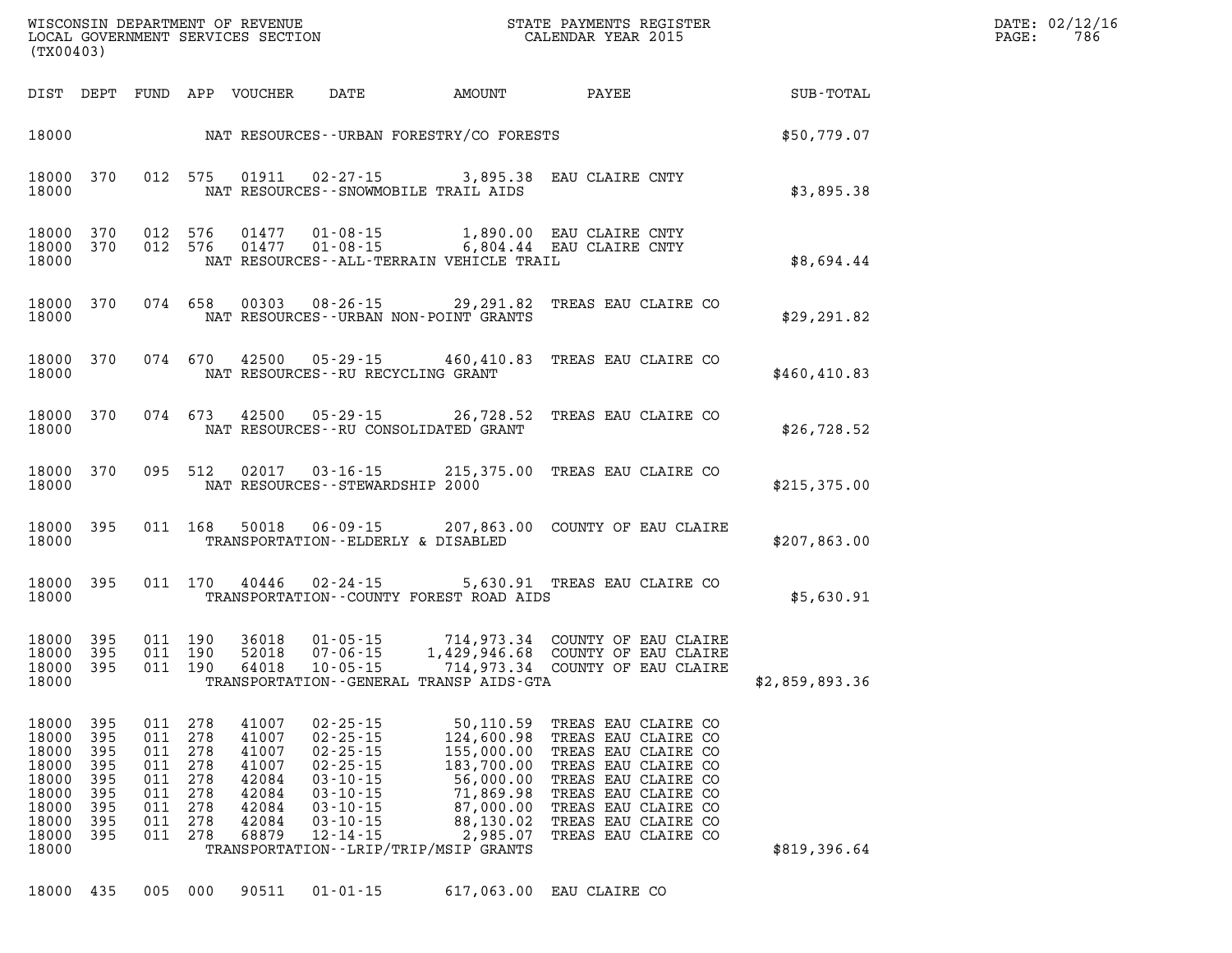| SUB-TOTAL                                                                                                                                                                                                                               | PAYEE                                                                                                                                                                                                                                                    | <b>AMOUNT</b>                                                                                                                                                                                                                               | DATE                                                                                                                                                                                                                                                                                                                                                                        | <b>VOUCHER</b>                                                                                                                                                 | APP                                                                                                                        | FUND                                                                                                                       | DEPT                                                                                                                       | DIST                                                                                                                                                                    |
|-----------------------------------------------------------------------------------------------------------------------------------------------------------------------------------------------------------------------------------------|----------------------------------------------------------------------------------------------------------------------------------------------------------------------------------------------------------------------------------------------------------|---------------------------------------------------------------------------------------------------------------------------------------------------------------------------------------------------------------------------------------------|-----------------------------------------------------------------------------------------------------------------------------------------------------------------------------------------------------------------------------------------------------------------------------------------------------------------------------------------------------------------------------|----------------------------------------------------------------------------------------------------------------------------------------------------------------|----------------------------------------------------------------------------------------------------------------------------|----------------------------------------------------------------------------------------------------------------------------|----------------------------------------------------------------------------------------------------------------------------|-------------------------------------------------------------------------------------------------------------------------------------------------------------------------|
| \$15,094,447.00                                                                                                                                                                                                                         | EAU CLAIRE CO<br>EAU CLAIRE CO<br>EAU CLAIRE CO<br>EAU CLAIRE CO<br>EAU CLAIRE CO<br>EAU CLAIRE CO<br>EAU CLAIRE CO<br>EAU CLAIRE CO<br>EAU CLAIRE CO<br>EAU CLAIRE CO<br>EAU CLAIRE CO<br>EAU CLAIRE CO<br>EAU CLAIRE CO                                | 899,600.00<br>947,310.00<br>1,152,303.00<br>1,701,976.00<br>937,307.00<br>101,268.00<br>862,413.00<br>1,229,536.00<br>3,264,136.00<br>969,227.00<br>1,077,865.00<br>575,617.00<br>758,826.00                                                | $02 - 01 - 15$<br>$03 - 01 - 15$<br>$04 - 01 - 15$<br>$05 - 01 - 15$<br>$06 - 01 - 15$<br>$06 - 29 - 15$<br>$07 - 01 - 15$<br>$08 - 01 - 15$<br>$09 - 01 - 15$<br>$09 - 11 - 15$<br>$10 - 01 - 15$<br>$11 - 02 - 15$<br>$12 - 01 - 15$<br>HEALTH SERVICES - - STATE/FED AIDS                                                                                                | 90514<br>90515<br>90517<br>90518<br>90519<br>90521<br>90600<br>90601<br>90604<br>90606<br>90607<br>90609<br>90611                                              | 000<br>000<br>000<br>000<br>000<br>000<br>000<br>000<br>000<br>000<br>000<br>000<br>000                                    | 005<br>005<br>005<br>005<br>005<br>005<br>005<br>005<br>005<br>005<br>005<br>005<br>005                                    | 435<br>435<br>435<br>435<br>435<br>435<br>435<br>435<br>435<br>435<br>435<br>435<br>435                                    | 18000<br>18000<br>18000<br>18000<br>18000<br>18000<br>18000<br>18000<br>18000<br>18000<br>18000<br>18000<br>18000<br>18000                                              |
| $^\star$<br>CHILD SUPPORT*<br>$\star$<br>$\star$<br>CHILD SUPPORT*<br>$\star$<br>$^\star$<br>CHILD SUPPORT*<br>*<br>$\star$<br>*<br>*<br>CHILD SUPPORT*<br>$\star$<br>CHILD SUPPORT*<br>$\star$<br>$\star$<br>$\star$<br>\$3,301,192.36 | EAU CLAIRE<br>EAU CLAIRE<br>EAU CLAIRE<br>EAU CLAIRE<br>EAU CLAIRE<br>EAU CLAIRE<br>EAU CLAIRE<br>EAU CLAIRE<br>EAU CLAIRE<br>EAU CLAIRE<br>EAU CLAIRE<br>EAU CLAIRE<br>EAU CLAIRE<br>EAU CLAIRE<br>EAU CLAIRE<br>EAU CLAIRE<br>EAU CLAIRE<br>EAU CLAIRE | 25,972.90<br>228,849.47<br>94,490.66<br>476,594.70<br>48,046.61<br>96,277.16<br>2,686.20<br>296,729.28<br>97,167.34<br>68,022.58<br>55,707.00<br>64,736.37<br>330,744.63<br>57,809.00<br>6,899.00<br>86,967.74<br>1,197,225.00<br>66,266.72 | $01 - 05 - 15$<br>$01 - 30 - 15$<br>$02 - 05 - 15$<br>$03 - 05 - 15$<br>$03 - 11 - 15$<br>$04 - 06 - 15$<br>$04 - 17 - 15$<br>$04 - 30 - 15$<br>$05 - 05 - 15$<br>$06 - 05 - 15$<br>$06 - 26 - 15$<br>$07 - 06 - 15$<br>$07 - 30 - 15$<br>$08 - 05 - 15$<br>$08 - 21 - 15$<br>$09 - 08 - 15$<br>$09 - 14 - 15$<br>$10 - 05 - 15$<br>CHILDREN & FAMILIES--STATE/FEDERAL AIDS | 00000<br>00000<br>00000<br>00000<br>00000<br>00000<br>00000<br>00000<br>00000<br>00000<br>00000<br>00000<br>00000<br>00000<br>00000<br>00000<br>00000<br>00000 | 000<br>000<br>000<br>000<br>000<br>000<br>000<br>000<br>000<br>000<br>000<br>000<br>000<br>000<br>000<br>000<br>000<br>000 | 005<br>005<br>005<br>005<br>005<br>005<br>005<br>005<br>005<br>005<br>005<br>005<br>005<br>005<br>005<br>005<br>005<br>005 | 437<br>437<br>437<br>437<br>437<br>437<br>437<br>437<br>437<br>437<br>437<br>437<br>437<br>437<br>437<br>437<br>437<br>437 | 18000<br>18000<br>18000<br>18000<br>18000<br>18000<br>18000<br>18000<br>18000<br>18000<br>18000<br>18000<br>18000<br>18000<br>18000<br>18000<br>18000<br>18000<br>18000 |
| \$1,209.02                                                                                                                                                                                                                              | TREAS EAU CLAIRE CNTY                                                                                                                                                                                                                                    | 1,209.02                                                                                                                                                                                                                                    | $02 - 17 - 15$<br>JUSTICE--LAW ENFORCEMENT TRAINING REIMB                                                                                                                                                                                                                                                                                                                   | 04371                                                                                                                                                          | 202                                                                                                                        | 002                                                                                                                        | 455                                                                                                                        | 18000<br>18000                                                                                                                                                          |
| \$1,820.00                                                                                                                                                                                                                              | TREAS EAU CLAIRE CNTY                                                                                                                                                                                                                                    | 1,820.00                                                                                                                                                                                                                                    | 07-21-15<br>JUSTICE -- LAW ENFORCEMENT SERVICES AID                                                                                                                                                                                                                                                                                                                         | 14                                                                                                                                                             | 221                                                                                                                        | 002                                                                                                                        | 455                                                                                                                        | 18000<br>18000                                                                                                                                                          |
| \$17,760.00                                                                                                                                                                                                                             | TREAS EAU CLAIRE CO<br>TREAS EAU CLAIRE CNTY                                                                                                                                                                                                             | 1,440.00<br>16,320.00                                                                                                                                                                                                                       | $03 - 23 - 15$<br>$04 - 27 - 15$<br>JUSTICE - - LAW ENFORCEMENT TRAINING                                                                                                                                                                                                                                                                                                    | 12<br>20                                                                                                                                                       | 231<br>231                                                                                                                 | 002<br>002                                                                                                                 | 455<br>455                                                                                                                 | 18000<br>18000<br>18000                                                                                                                                                 |
| \$166.00                                                                                                                                                                                                                                | TREAS EAU CLAIRE CNTY                                                                                                                                                                                                                                    | 166.00                                                                                                                                                                                                                                      | $02 - 13 - 15$<br>JUSTICE - - CEASE AND OTHER FEDERAL GRANTS                                                                                                                                                                                                                                                                                                                | 04378                                                                                                                                                          | 241                                                                                                                        | 002                                                                                                                        | 455                                                                                                                        | 18000<br>18000                                                                                                                                                          |

**18000 455 002 251 04465 02-18-15 10,495.00 TREAS EAU CLAIRE CO**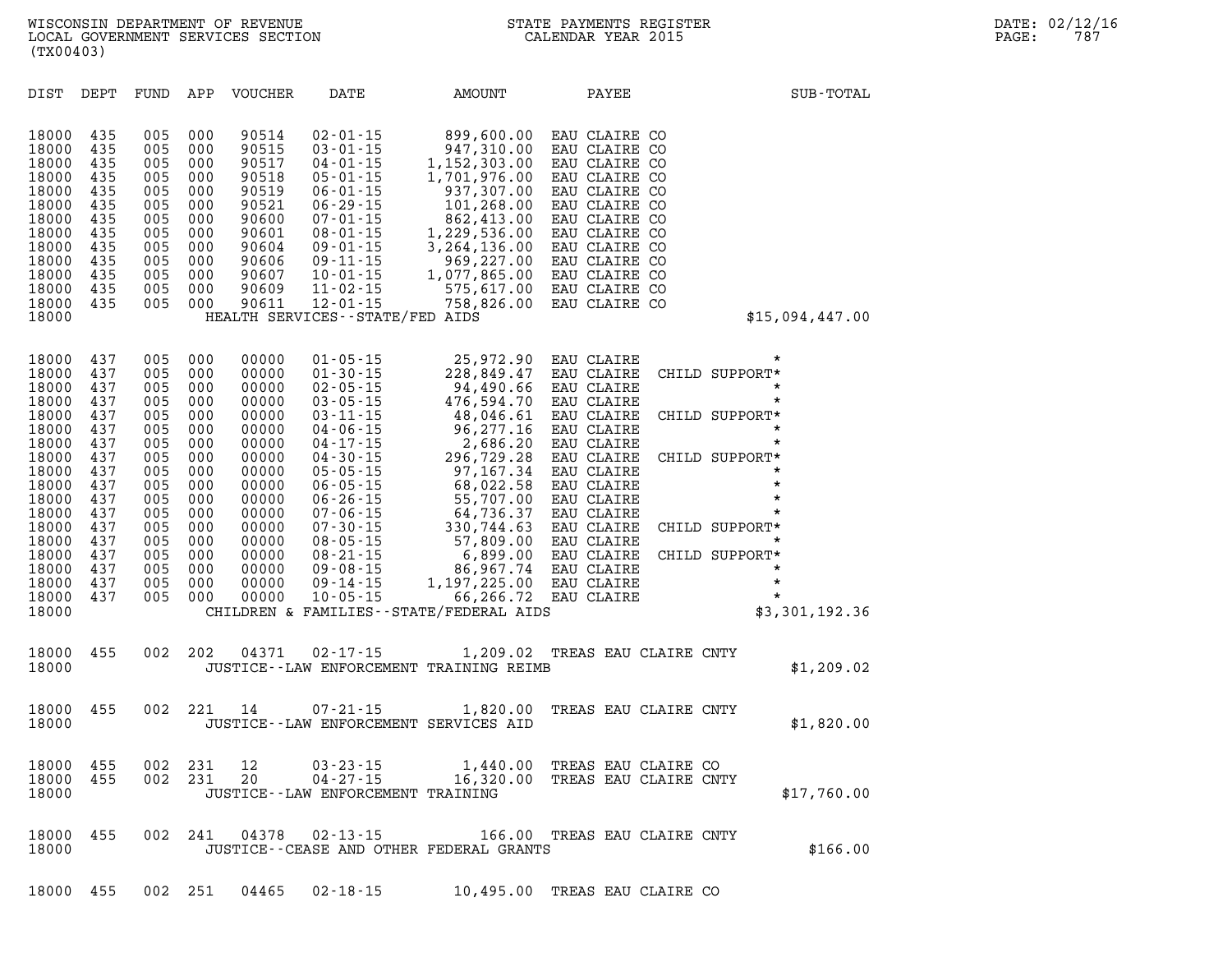| DATE:             | 02/12/16 |
|-------------------|----------|
| $\mathtt{PAGE}$ : | 788      |

| (TX00403)                        |                   |                   |                   | WISCONSIN DEPARTMENT OF REVENUE<br>LOCAL GOVERNMENT SERVICES SECTION |                                                                                               |                                     | STATE PAYMENTS REGISTER<br>CALENDAR YEAR 2015                     |  |             |
|----------------------------------|-------------------|-------------------|-------------------|----------------------------------------------------------------------|-----------------------------------------------------------------------------------------------|-------------------------------------|-------------------------------------------------------------------|--|-------------|
| DIST                             | DEPT              | FUND              | APP               | <b>VOUCHER</b>                                                       | DATE                                                                                          | AMOUNT                              | PAYEE                                                             |  | SUB-TOTAL   |
| 18000<br>18000<br>18000<br>18000 | 455<br>455<br>455 | 002<br>002<br>002 | 251<br>251<br>251 | 05785<br>05827<br>07346                                              | 04 - 24 - 15<br>$04 - 28 - 15$<br>$07 - 14 - 15$<br>JUSTICE - - TRUANCY PROGRAM - GRANT FUNDS | 10,440.00<br>20,000.00<br>10,442.00 | TREAS EAU CLAIRE CO<br>TREAS EAU CLAIRE CO<br>TREAS EAU CLAIRE CO |  | \$51,377.00 |
| 18000<br>18000<br>18000<br>18000 | 455<br>455<br>455 | 002<br>002<br>002 | 271<br>271<br>271 | 00499<br>04789<br>05728                                              | $08 - 14 - 15$<br>$03 - 05 - 15$<br>$04 - 22 - 15$<br>JUSTICE - TREATMENT ALT/DIVERSION GRANT | 23,577.89<br>21,601.59<br>22,099.48 | TREAS EAU CLAIRE CO<br>TREAS EAU CLAIRE CO<br>TREAS EAU CLAIRE CO |  | \$67,278.96 |
| 18000<br>18000<br>18000          | 455<br>455        | 002<br>002        | 532<br>532        | 04<br>12                                                             | $03 - 09 - 15$<br>$07 - 27 - 15$<br>JUSTICE -- VICTIM/WITNESS ASSISTANCE SERV                 | 38,888.39<br>51,639.74              | TREAS EAU CLAIRE CO<br>TREAS EAU CLAIRE CO                        |  | \$90,528.13 |
| 18000<br>18000                   | 455               | 002               | 539               | 03                                                                   | $03 - 09 - 15$<br>JUSTICE - - VICTIM/WITNESS SERVICES                                         | 10,385.30                           | TREAS EAU CLAIRE CO                                               |  | \$10,385.30 |
| 18000<br>18000<br>18000<br>18000 | 455<br>455<br>455 | 002<br>002<br>002 | 542<br>542<br>542 | 00229<br>04051<br>06498                                              | $07 - 31 - 15$<br>$02 - 03 - 15$<br>$06 - 03 - 15$<br>JUSTICE - - VICTIM ASSISTANCE           | 12,013.00<br>13,538.00<br>11,918.00 | TREAS EAU CLAIRE CO<br>TREAS EAU CLAIRE CO<br>TREAS EAU CLAIRE CO |  | \$37,469.00 |
| 18000<br>18000                   | 465               | 002               | 337               | 01335                                                                | $06 - 24 - 15$<br>MILITARY AFFAIRS-EMERGENCY MGMT PLANNING                                    | 8,854.50                            | TREAS EAU CLAIRE CO                                               |  | \$8,854.50  |
| 18000<br>18000<br>18000          | 465<br>465        | 002<br>002        | 342<br>342        | 00085<br>00899                                                       | $08 - 12 - 15$<br>$01 - 15 - 15$<br>MILITARY AFFAIRS-EMERGENCY MGMT-FED FUND                  | 27,282.61<br>27,019.02              | TREAS EAU CLAIRE CO<br>TREAS EAU CLAIRE CO                        |  | \$54,301.63 |
| 18000<br>18000<br>18000          | 465<br>465        | 002<br>002        | 350<br>350        | 00066<br>00108                                                       | $08 - 10 - 15$<br>$08 - 18 - 15$<br>MILITARY AFFAIRS--HOMELAND SEC GRANT                      | 10,000.00<br>38,951.99              | TREAS EAU CLAIRE CNTY<br>TREAS EAU CLAIRE CNTY                    |  | \$48,951.99 |
| 18000<br>18000                   | 465               | 072               | 364               | 00982                                                                | $01 - 20 - 15$<br>MILITARY AFFAIRS-EMER MGMT-PLANNING AID                                     | 8,769.00                            | TREAS EAU CLAIRE CO                                               |  | \$8,769.00  |
| 18000<br>18000                   | 485               | 002               | 127               | 06018                                                                | $06 - 12 - 15$<br>VETERANS AFFAIRS GRANTS                                                     |                                     | 1,300.00 TREAS EAU CLAIRE CO                                      |  | \$1,300.00  |
| 18000<br>18000                   | 485               | 082               | 267               | 06018                                                                | $06 - 12 - 15$<br>VETERANS AFFAIRS -- GRANTS TO COUNTIES                                      | 5,850.00                            | TREAS EAU CLAIRE CO                                               |  | \$5,850.00  |
| 18000                            | 485               |                   | 083 370           | 06018                                                                | $06 - 12 - 15$                                                                                |                                     | 5,850.00 TREAS EAU CLAIRE CO                                      |  |             |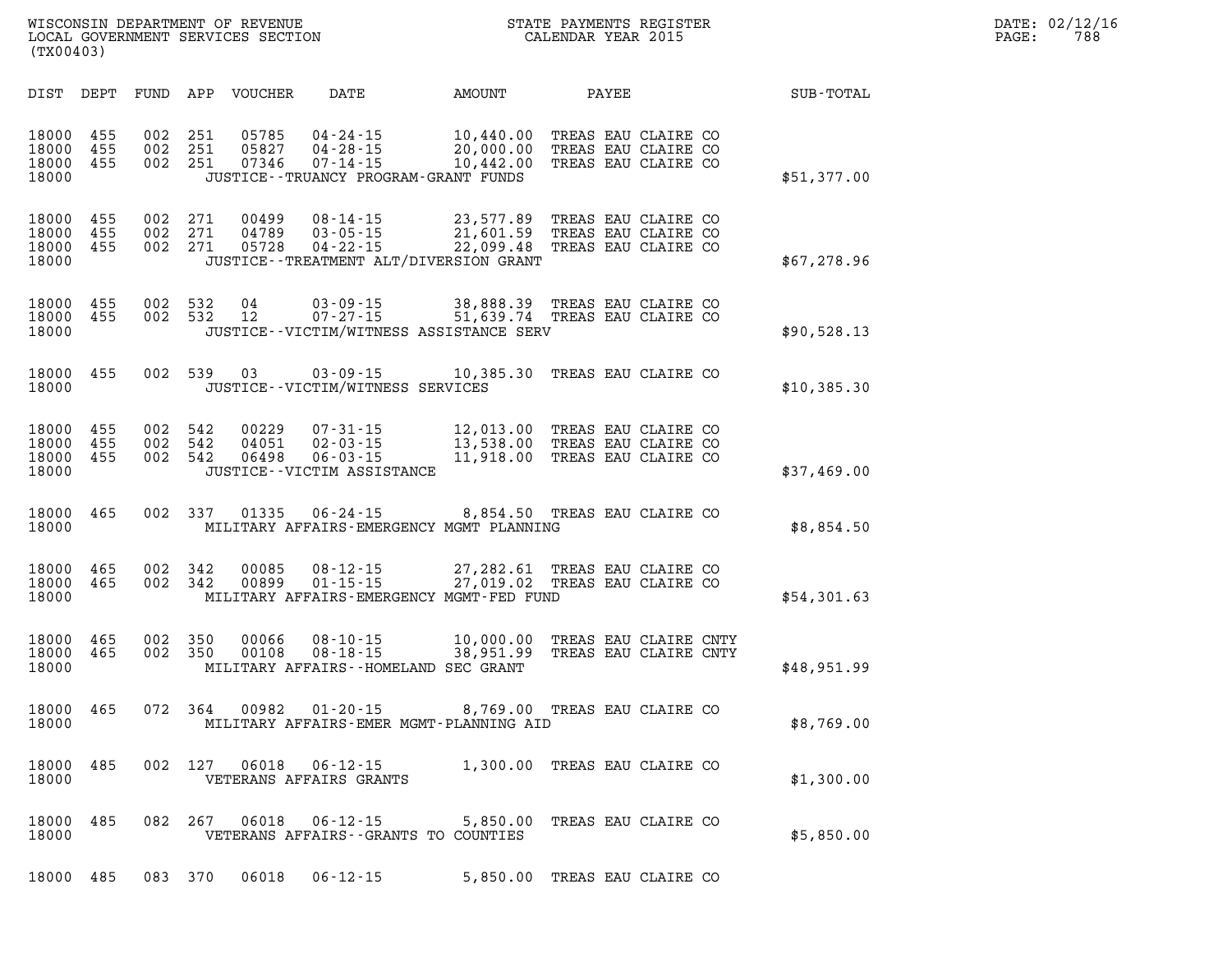| WISCONSIN DEPARTMENT OF REVENUE   | PAYMENTS REGISTER<br>STATE |       | DATE: 02/12/16 |
|-----------------------------------|----------------------------|-------|----------------|
| LOCAL GOVERNMENT SERVICES SECTION | CALENDAR YEAR 2015         | PAGE: | 789            |

| (TX00403)                                                                                                |                                                                           |                                        |                                                                                               | LOCAL GOVERNMENT SERVICES SECTION                                                               |                                                                                                                                              |                                                                                                                                                                                                                                                                                              | CALENDAR YEAR 2015                                                                                                                                                                   |                 | PAGE: | 789 |
|----------------------------------------------------------------------------------------------------------|---------------------------------------------------------------------------|----------------------------------------|-----------------------------------------------------------------------------------------------|-------------------------------------------------------------------------------------------------|----------------------------------------------------------------------------------------------------------------------------------------------|----------------------------------------------------------------------------------------------------------------------------------------------------------------------------------------------------------------------------------------------------------------------------------------------|--------------------------------------------------------------------------------------------------------------------------------------------------------------------------------------|-----------------|-------|-----|
|                                                                                                          | DIST DEPT                                                                 |                                        |                                                                                               | FUND APP VOUCHER                                                                                |                                                                                                                                              | DATE AMOUNT                                                                                                                                                                                                                                                                                  | PAYEE                                                                                                                                                                                | SUB-TOTAL       |       |     |
| 18000                                                                                                    |                                                                           |                                        |                                                                                               |                                                                                                 |                                                                                                                                              | VETERANS AFFAIRS--GRANTS TO COUNTIES                                                                                                                                                                                                                                                         |                                                                                                                                                                                      | \$5,850.00      |       |     |
| 18000<br>18000<br>18000<br>18000<br>18000<br>18000<br>18000<br>18000<br>18000                            | 505<br>505<br>505<br>505<br>505<br>505<br>505<br>505                      | 002 155<br>002 155                     | 002 155<br>002 155<br>002 155<br>002 155<br>002 155<br>002 155                                | 60028<br>60028<br>60420<br>60521<br>60658<br>60658<br>60738<br>60738                            | $08 - 06 - 15$<br>$08 - 06 - 15$<br>$01 - 23 - 15$<br>$02 - 24 - 15$<br>$04 - 23 - 15$<br>$04 - 23 - 15$<br>$05 - 21 - 15$<br>$05 - 21 - 15$ | 25,820.22<br>7,639.78<br>$\begin{array}{r} \n 7,639.78 \\  20,418.25 \\  8,343.72 \\  \hline\n 5,620.72 \\  732.66 \\  6,138.71 \\  12,887.27 \\  \end{array}$<br>DOA-HOUSING ASSISTANCE-FEDERAL FUNDS                                                                                       | TREAS EAU CLAIRE CO<br>TREAS EAU CLAIRE CO<br>TREAS EAU CLAIRE CO<br>TREAS EAU CLAIRE CO<br>TREAS EAU CLAIRE CO<br>TREAS EAU CLAIRE CO<br>TREAS EAU CLAIRE CO<br>TREAS EAU CLAIRE CO | \$87,601.33     |       |     |
| 18000<br>18000<br>18000<br>18000<br>18000<br>18000<br>18000<br>18000<br>18000<br>18000<br>18000<br>18000 | 505<br>505<br>505<br>505<br>505<br>505<br>505<br>505<br>505<br>505<br>505 | 035<br>035<br>035<br>035<br>035<br>035 | 035 371<br>371<br>035 371<br>371<br>371<br>371<br>371<br>035 371<br>035 371<br>371<br>035 371 | 60028<br>60028<br>60028<br>60420<br>60521<br>60658<br>60658<br>60658<br>60738<br>60738<br>60738 | $08 - 06 - 15$<br>$08 - 06 - 15$<br>$08 - 06 - 15$<br>DOA--PUBLIC BENEFITS FUND                                                              | 17,104.96<br>11,973.69<br>6,556.71<br>08-06-15<br>01-23-15<br>5,785.00 TREAS EAU CLAIRE CO<br>02-24-15<br>2,893.00 TREAS EAU CLAIRE CO<br>04-23-15<br>2,970.39 TREAS EAU CLAIRE CO<br>04-23-15<br>2,970.39 TREAS EAU CLAIRE CO<br>04-23-15<br>4,243.34 TREAS EAU CLAIRE CO<br>05-21-15<br>3, | TREAS EAU CLAIRE CO<br>TREAS EAU CLAIRE CO<br>TREAS EAU CLAIRE CO                                                                                                                    | \$73, 230.02    |       |     |
| 18000<br>18000                                                                                           | 505                                                                       |                                        | 089 166                                                                                       | 04912                                                                                           | $01 - 21 - 15$<br>DOA--LAND INFORMATION FUND                                                                                                 | 1,000.00 TREAS EAU CLAIRE CO                                                                                                                                                                                                                                                                 |                                                                                                                                                                                      | \$1,000.00      |       |     |
| 18000<br>18000                                                                                           | 835                                                                       |                                        | 002 105                                                                                       | 43420                                                                                           | $07 - 27 - 15$<br>REVENUE - - STATE SHARED REVENUES                                                                                          |                                                                                                                                                                                                                                                                                              | 374,658.09 TREAS EAU CLAIRE CO                                                                                                                                                       | \$374,658.09    |       |     |
| 18000<br>18000                                                                                           | 835                                                                       |                                        | 002 109                                                                                       | 01018                                                                                           | REVENUE--EXEMPT COMPUTER AID                                                                                                                 | 07-27-15 207,463.00 TREAS EAU CLAIRE CO                                                                                                                                                                                                                                                      |                                                                                                                                                                                      | \$207,463.00    |       |     |
| 18000<br>18000<br>18000                                                                                  | 835<br>835                                                                |                                        | 002 302<br>002 302                                                                            | 10028<br>11028                                                                                  | $07 - 27 - 15$<br>$07 - 27 - 15$                                                                                                             | 976,142.24 TREAS EAU CLAIRE CO<br>REVENUE-FIRST DOLLAR/SCHOOL LEVY CREDITS                                                                                                                                                                                                                   | 4, 242, 458.92 TREAS EAU CLAIRE CO                                                                                                                                                   | \$5,218,601.16  |       |     |
| 18000<br>18000                                                                                           | 835                                                                       |                                        | 021 363                                                                                       | 37167                                                                                           | $03 - 23 - 15$<br>REVENUE--LOTTERY CREDIT -                                                                                                  |                                                                                                                                                                                                                                                                                              | 1,197,514.92 TREAS EAU CLAIRE CO                                                                                                                                                     | \$1,197,514.92  |       |     |
| 18000                                                                                                    |                                                                           |                                        |                                                                                               |                                                                                                 | DISTRICT TOTAL APPROPRIATIONS                                                                                                                |                                                                                                                                                                                                                                                                                              |                                                                                                                                                                                      | \$30,881,513.92 |       |     |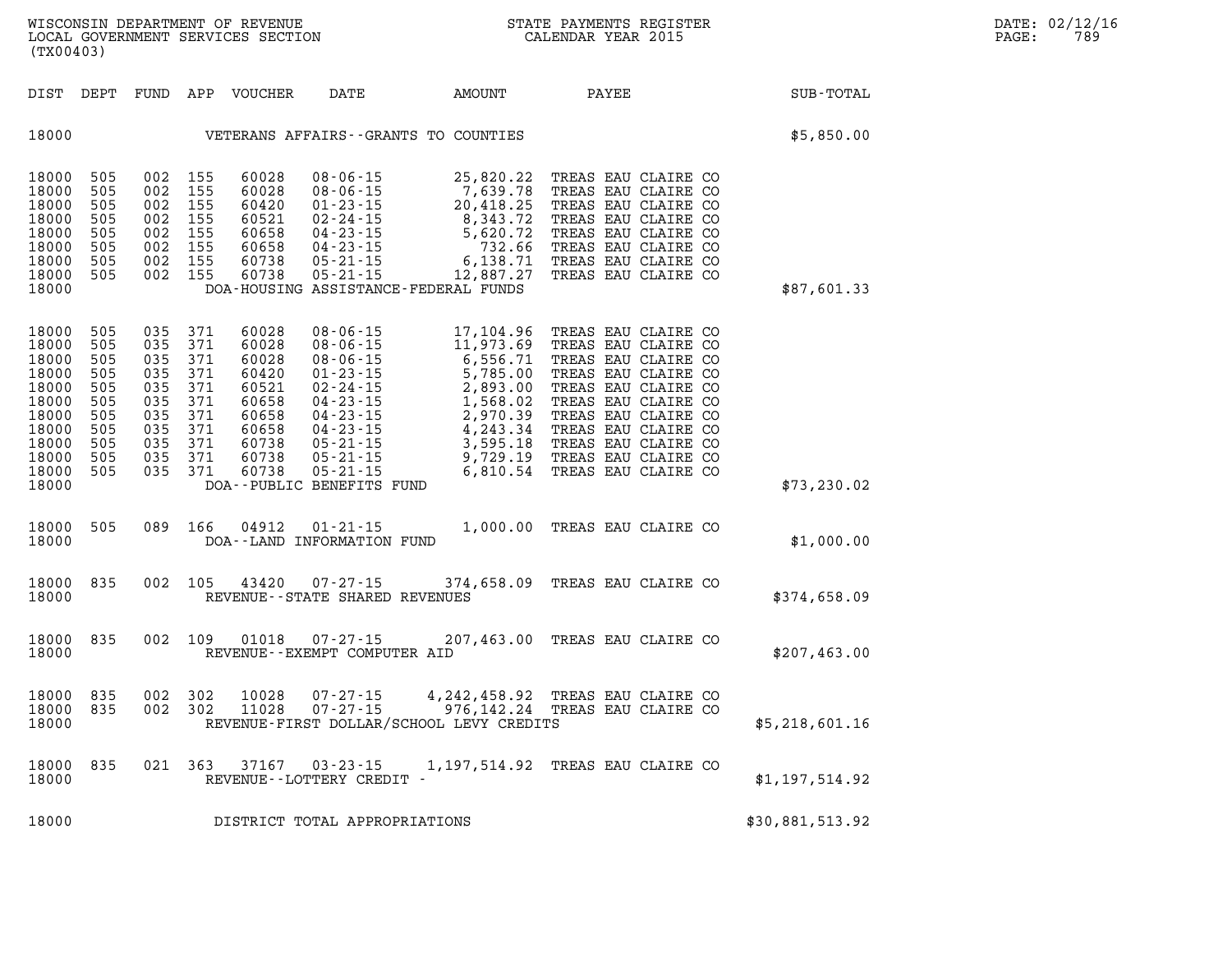| WISCONSIN DEPARTMENT OF REVENUE   | STATE PAYMENTS REGISTER | DATE: 02/12/16 |
|-----------------------------------|-------------------------|----------------|
| LOCAL GOVERNMENT SERVICES SECTION | CALENDAR YEAR 2015      | 790<br>PAGE    |

| (TX00403)                                                             |                          |                                                              |                                                                                                                 |                                                  |                                                                                                        |                  |
|-----------------------------------------------------------------------|--------------------------|--------------------------------------------------------------|-----------------------------------------------------------------------------------------------------------------|--------------------------------------------------|--------------------------------------------------------------------------------------------------------|------------------|
| DIST<br>DEPT                                                          | FUND                     | APP<br>VOUCHER                                               | DATE                                                                                                            | <b>AMOUNT</b>                                    | PAYEE                                                                                                  | <b>SUB-TOTAL</b> |
| 18002<br>165<br>18002                                                 | 002                      | 225<br>00485                                                 | $06 - 25 - 15$<br>SAFETY/PROF SERV--FIRE INSURANCE DUES                                                         | 4,946.02                                         | TREAS TN BRIDGE CREEK                                                                                  | \$4,946.02       |
| 18002<br>370<br>18002<br>370<br>18002<br>370<br>18002                 | 000<br>000<br>000        | 001<br>01DNR<br>001<br>$04$ DNR<br>001<br>05DNR              | $04 - 09 - 15$<br>$06 - 03 - 15$<br>$09 - 28 - 15$<br>NAT RESOURCES-SEVERANCE/YIELD/WITHDRAWAL                  |                                                  | 1,276.44 TREAS TOWN BRIDGE CREEK<br>1,793.49 TREAS TOWN BRIDGE CREEK<br>426.46 TREAS TOWN BRIDGE CREEK | \$3,496.39       |
| 18002<br>370<br>18002<br>370<br>18002                                 | 012<br>012               | 571<br>38852<br>571<br>38852                                 | $06 - 02 - 15$<br>$06 - 02 - 15$<br>NAT RESOURCES - - FOREST CROP/MFL/CO FOREST                                 | 1,511.72                                         | TREAS TN BRIDGE CREEK<br>7,050.83 TREAS TN BRIDGE CREEK                                                | \$8,562.55       |
| 18002<br>370<br>370<br>18002<br>18002                                 | 012<br>012               | 579<br>20201<br>579<br>20201                                 | $04 - 03 - 15$<br>$04 - 03 - 15$<br>NAT RESOURCES -- AIDS IN LIEU OF TAXES                                      | 1,742.40<br>173.96                               | TREAS TN BRIDGE CREEK<br>TREAS TN BRIDGE CREEK                                                         | \$1,916.36       |
| 18002<br>395<br>395<br>18002<br>18002<br>395<br>18002<br>395<br>18002 | 011<br>011<br>011<br>011 | 191<br>38488<br>191<br>46488<br>191<br>54488<br>191<br>66488 | $01 - 05 - 15$<br>$04 - 06 - 15$<br>$07 - 06 - 15$<br>$10 - 05 - 15$<br>TRANSPORTATION--GENERAL TRANSP AIDS-GTA | 37,290.87<br>37,290.87<br>37,290.87<br>37,290.87 | TOWN OF BRIDGE CREEK<br>TOWN OF BRIDGE CREEK<br>TOWN OF BRIDGE CREEK<br>TOWN OF BRIDGE CREEK           | \$149, 163.48    |
| 835<br>18002<br>18002                                                 | 002                      | 105<br>43402                                                 | 07-27-15<br>REVENUE - - STATE SHARED REVENUES                                                                   | 11,199.12                                        | TREAS TN BRIDGE CREEK                                                                                  | \$11,199.12      |
| 835<br>18002<br>18002                                                 | 002                      | 109<br>02459                                                 | $07 - 27 - 15$<br>REVENUE - - EXEMPT COMPUTER AID                                                               | 18.00                                            | TREAS TN BRIDGE CREEK                                                                                  | \$18.00          |
| 18002                                                                 |                          |                                                              | DISTRICT TOTAL APPROPRIATIONS                                                                                   |                                                  |                                                                                                        | \$179,301.92     |

**WISCONSIN DEPARTMENT OF REVENUE STATE STATE PAYMENTS REGISTER**<br>LOCAL GOVERNMENT SERVICES SECTION STATE: OF BALENDAR YEAR 2015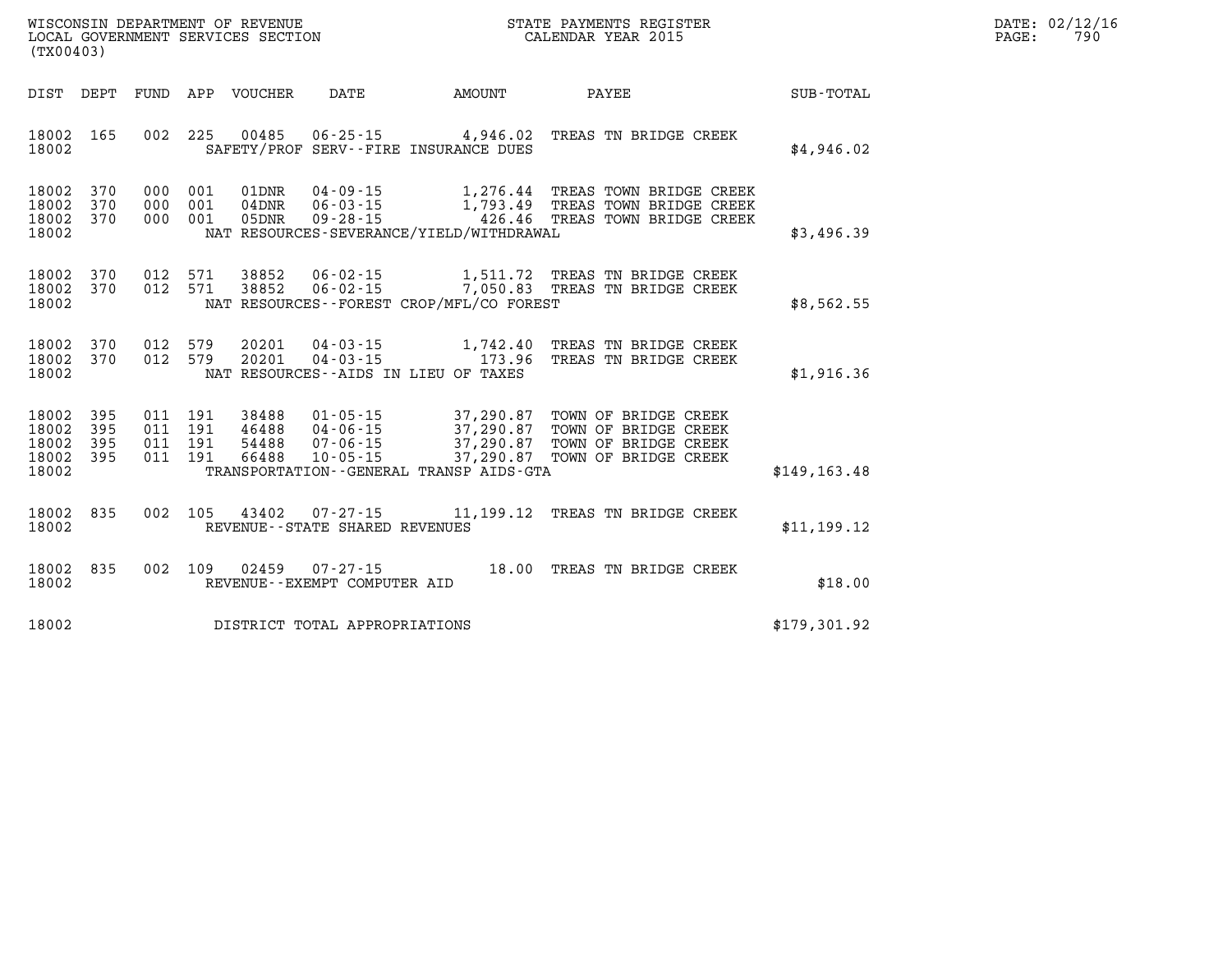| WISCONSIN DEPARTMENT OF REVENUE   | STATE PAYMENTS REGISTER | DATE: | : 02/12/16 |
|-----------------------------------|-------------------------|-------|------------|
| LOCAL GOVERNMENT SERVICES SECTION | CALENDAR YEAR 2015      | PAGE  | 70         |

| (TX00403)                                 |                          |            |                                  | LOCAL GOVERNMENT SERVICES SECTION |                                                  |                                                   | CALENDAR YEAR 2015                                                                                                                                                        |              | PAGE: | 791 |
|-------------------------------------------|--------------------------|------------|----------------------------------|-----------------------------------|--------------------------------------------------|---------------------------------------------------|---------------------------------------------------------------------------------------------------------------------------------------------------------------------------|--------------|-------|-----|
| DIST DEPT                                 |                          |            |                                  | FUND APP VOUCHER                  | <b>DATE</b>                                      | AMOUNT                                            | PAYEE                                                                                                                                                                     | SUB-TOTAL    |       |     |
| 18004 165<br>18004                        |                          |            | 002 225                          | 00486                             | $06 - 25 - 15$                                   | 5,154.83<br>SAFETY/PROF SERV--FIRE INSURANCE DUES | TREAS TN BRUNSWICK                                                                                                                                                        | \$5,154.83   |       |     |
| 18004 370<br>18004 370<br>18004           |                          |            | 000 001<br>000 001               | 01DNR<br>05DNR                    | 04-09-15                                         | 26.25<br>NAT RESOURCES-SEVERANCE/YIELD/WITHDRAWAL | TREAS TOWN BRUNSWICK<br>09-28-15 761.10 TREAS TOWN BRUNSWICK                                                                                                              | \$787.35     |       |     |
| 18004<br>18004                            | 370<br>370               |            | 002 503<br>002 503               | 17453<br>18086                    | $01 - 12 - 15$<br>$01 - 30 - 15$                 | 13,882.26                                         | TREAS TN BRUNSWICK<br>10,026.43 TREAS TN BRUNSWICK                                                                                                                        |              |       |     |
| 18004                                     |                          |            |                                  |                                   |                                                  | NAT RESOURCES--AIDS IN LIEU OF TAXES              | 1124.66 TOWN SHARE                                                                                                                                                        | \$23,908.69  |       |     |
| 18004<br>18004                            | 370                      |            | 012 571                          | 38853                             | $06 - 02 - 15$                                   | NAT RESOURCES--FOREST CROP/MFL/CO FOREST          | 237.77 TREAS TN BRUNSWICK                                                                                                                                                 | \$237.77     |       |     |
| 18004<br>18004                            | 370                      |            | 012 579                          | 20202                             | 04 - 03 - 15                                     | 124.29<br>NAT RESOURCES--AIDS IN LIEU OF TAXES    | TREAS TN BRUNSWICK                                                                                                                                                        | \$124.29     |       |     |
| 18004<br>18004<br>18004<br>18004<br>18004 | 395<br>395<br>395<br>395 | 011<br>011 | 011 191<br>011 191<br>191<br>191 | 38489<br>46489<br>54489<br>66489  | 04-06-15<br>$07 - 06 - 15$<br>$10 - 05 - 15$     | TRANSPORTATION - - GENERAL TRANSP AIDS - GTA      | 01-05-15 26,192.79 TOWN OF BRUNSWICK<br>04-06-15 26,192.79 TOWN OF BRUNSWICK<br>26,192.79 TOWN OF BRUNSWICK<br>26,192.79 TOWN OF BRUNSWICK<br>26,192.79 TOWN OF BRUNSWICK | \$104,771.16 |       |     |
| 18004 835<br>18004                        |                          |            | 002 105                          | 43403                             | $07 - 27 - 15$<br>REVENUE--STATE SHARED REVENUES |                                                   | 8,202.78 TREAS TN BRUNSWICK                                                                                                                                               | \$8,202.78   |       |     |
| 18004 835<br>18004                        |                          |            | 002 109                          | 02460                             | 07-27-15<br>REVENUE--EXEMPT COMPUTER AID         |                                                   | 67.00 TREAS TN BRUNSWICK                                                                                                                                                  | \$67.00      |       |     |
| 18004 835<br>18004                        |                          |            | 021 363                          | 35612                             | $03 - 23 - 15$<br>REVENUE--LOTTERY CREDIT -      |                                                   | 5,792.16 TREAS TN BRUNSWICK                                                                                                                                               | \$5,792.16   |       |     |
| 18004                                     |                          |            |                                  |                                   | DISTRICT TOTAL APPROPRIATIONS                    |                                                   |                                                                                                                                                                           | \$149,046.03 |       |     |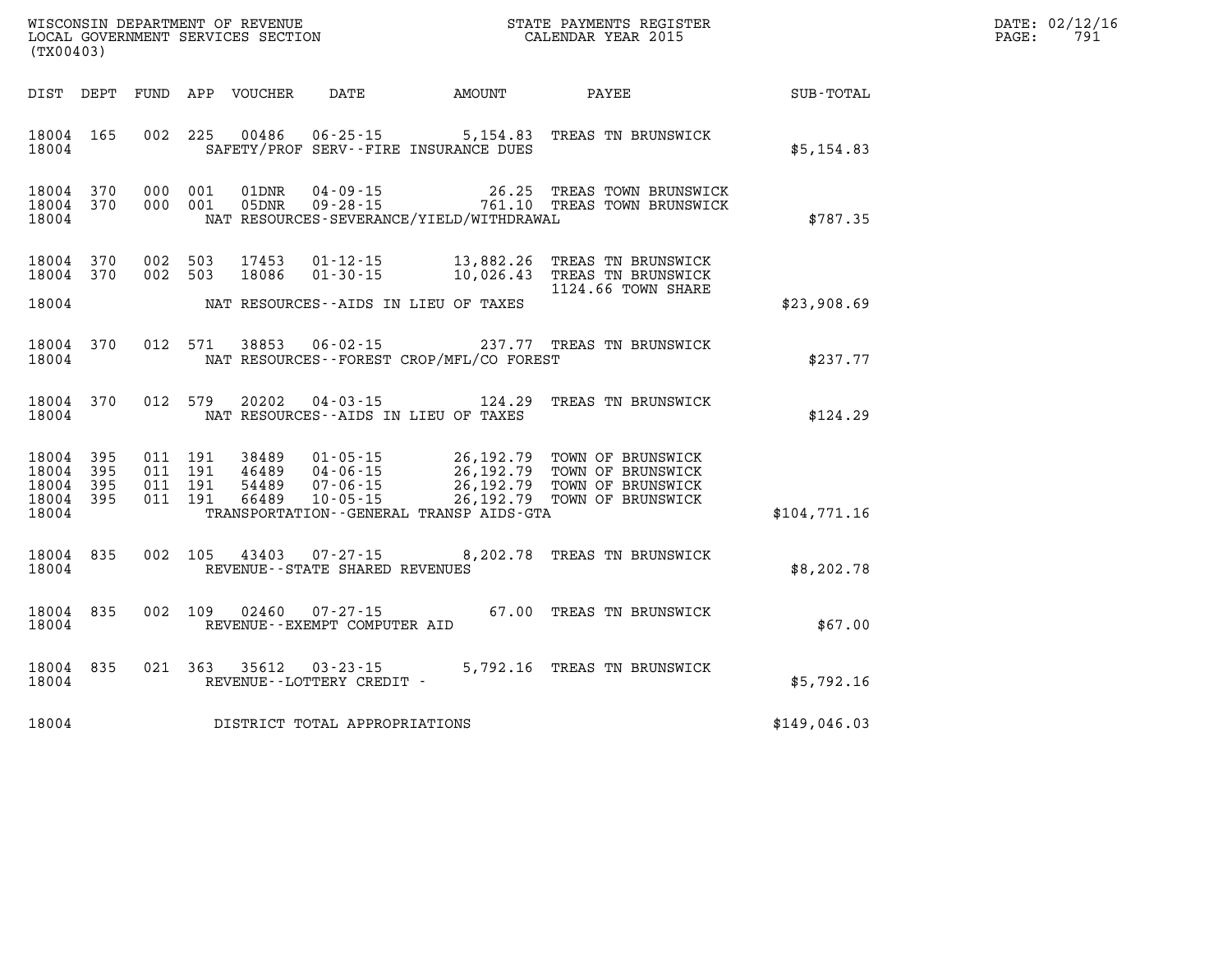|                                           | WISCONSIN DEPARTMENT OF REVENUE<br>STATE PAYMENTS REGISTER<br>LOCAL GOVERNMENT SERVICES SECTION<br>CALENDAR YEAR 2015<br>(TX00403) |                          |                                            |                                                                      |                                                                                             |                                                                                          |                  |  |  |
|-------------------------------------------|------------------------------------------------------------------------------------------------------------------------------------|--------------------------|--------------------------------------------|----------------------------------------------------------------------|---------------------------------------------------------------------------------------------|------------------------------------------------------------------------------------------|------------------|--|--|
| DIST                                      | DEPT                                                                                                                               | FUND                     | APP<br>VOUCHER                             | DATE                                                                 | AMOUNT                                                                                      | PAYEE                                                                                    | <b>SUB-TOTAL</b> |  |  |
| 18006<br>18006                            | 165                                                                                                                                | 002                      | 225                                        |                                                                      | SAFETY/PROF SERV--FIRE INSURANCE DUES                                                       | 00487  06-25-15  2,149.66  TREAS TN CLEAR CREEK                                          | \$2,149.66       |  |  |
| 18006<br>18006<br>18006                   | 370<br>370                                                                                                                         | 000<br>000               | 001<br>01DNR<br>001<br>05DNR               | 04-09-15<br>$09 - 28 - 15$                                           | 461.21<br>NAT RESOURCES-SEVERANCE/YIELD/WITHDRAWAL                                          | TREAS TOWN CLEAR CREEK<br>1,303.56 TREAS TOWN CLEAR CREEK                                | \$1,764.77       |  |  |
| 18006<br>18006                            | 370                                                                                                                                | 012                      | 571<br>38854                               | $06 - 02 - 15$                                                       | NAT RESOURCES - - FOREST CROP/MFL/CO FOREST                                                 | 141.20 TREAS TN CLEAR CREEK                                                              | \$141.20         |  |  |
| 18006<br>18006<br>18006<br>18006<br>18006 | 395<br>395<br>395<br>395                                                                                                           | 011<br>011<br>011<br>011 | 191<br>191<br>54490<br>191<br>191<br>66490 | 38490 01-05-15<br>46490 04-06-15<br>$07 - 06 - 15$<br>$10 - 05 - 15$ | 17,649.03<br>17,649.03<br>17,649.03<br>17,649.03<br>TRANSPORTATION--GENERAL TRANSP AIDS-GTA | TOWN OF CLEAR CREEK<br>TOWN OF CLEAR CREEK<br>TOWN OF CLEAR CREEK<br>TOWN OF CLEAR CREEK | \$70,596.12      |  |  |
| 18006                                     | 835                                                                                                                                | 002                      | 105<br>43404                               | $07 - 27 - 15$                                                       | 5,255.51                                                                                    | TREAS TN CLEAR CREEK                                                                     |                  |  |  |
| 18006                                     |                                                                                                                                    |                          |                                            | REVENUE - - STATE SHARED REVENUES                                    |                                                                                             |                                                                                          | \$5,255.51       |  |  |
| 18006<br>18006                            | 835                                                                                                                                | 002                      | 109<br>02461                               | $07 - 27 - 15$<br>REVENUE - - EXEMPT COMPUTER AID                    | 6.00                                                                                        | TREAS TN CLEAR CREEK                                                                     | \$6.00           |  |  |
| 18006                                     |                                                                                                                                    |                          |                                            | DISTRICT TOTAL APPROPRIATIONS                                        |                                                                                             |                                                                                          | \$79.913.26      |  |  |

**DATE: 02/12/16<br>PAGE: 792**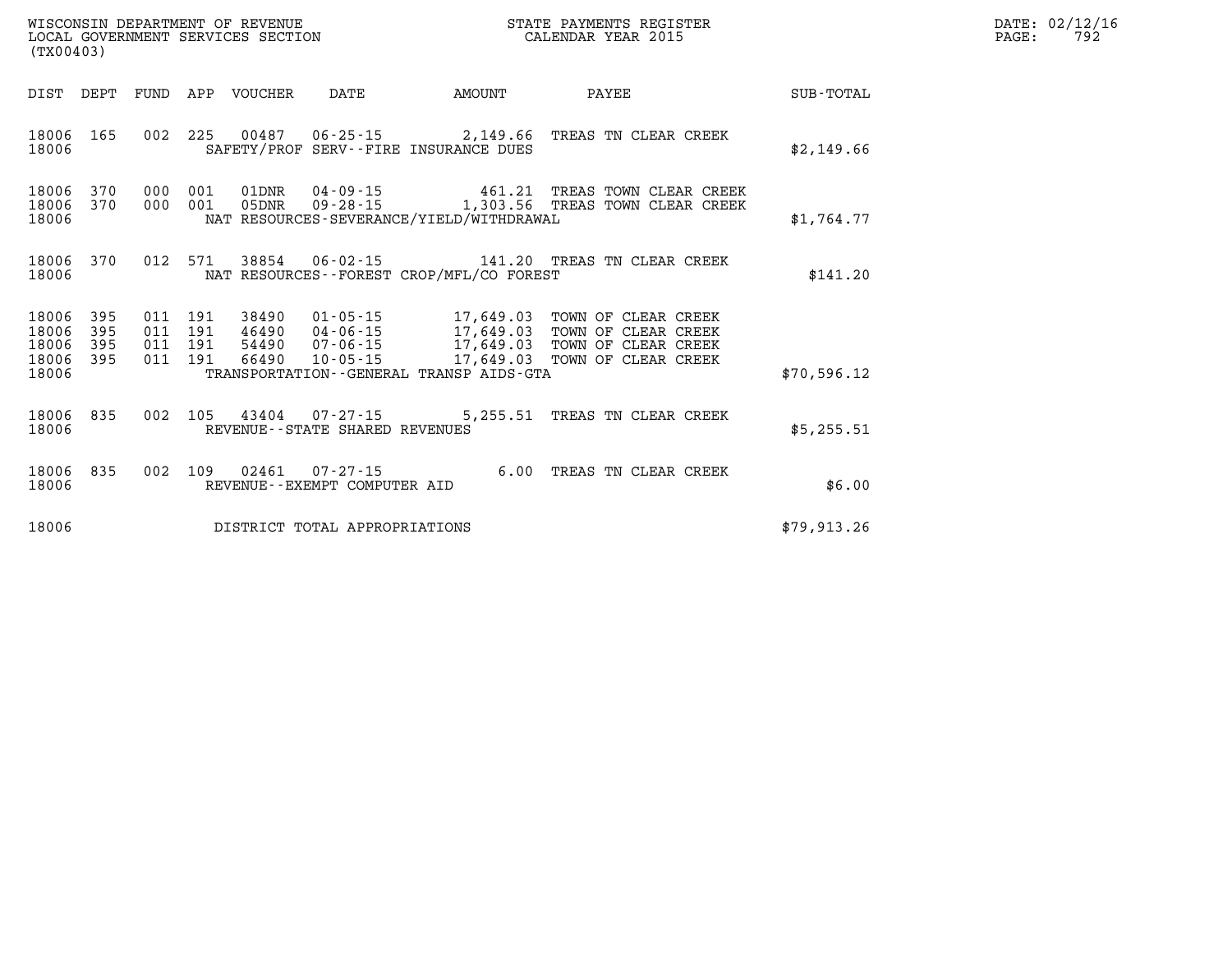|                                           | WISCONSIN DEPARTMENT OF REVENUE<br>STATE PAYMENTS REGISTER<br>LOCAL GOVERNMENT SERVICES SECTION<br>CALENDAR YEAR 2015<br>(TX00403) |                          |                          |                                  |                                                          |                                                                                                  |                                                                          |             |  |
|-------------------------------------------|------------------------------------------------------------------------------------------------------------------------------------|--------------------------|--------------------------|----------------------------------|----------------------------------------------------------|--------------------------------------------------------------------------------------------------|--------------------------------------------------------------------------|-------------|--|
| DIST                                      | DEPT                                                                                                                               | <b>FUND</b>              | APP                      | <b>VOUCHER</b>                   | <b>DATE</b>                                              | AMOUNT                                                                                           | PAYEE                                                                    | SUB-TOTAL   |  |
| 18008<br>18008                            | 165                                                                                                                                | 002                      | 225                      | 00488                            |                                                          | SAFETY/PROF SERV--FIRE INSURANCE DUES                                                            |                                                                          | \$2,324.91  |  |
| 18008<br>18008                            | 370                                                                                                                                | 000                      | 001                      | $04$ DNR                         | $06 - 03 - 15$                                           | NAT RESOURCES-SEVERANCE/YIELD/WITHDRAWAL                                                         | 4,043.58 TREAS TOWN DRAMMEN                                              | \$4,043.58  |  |
| 18008<br>18008                            | 370                                                                                                                                | 012                      | 571                      | 38855                            | 06-02-15                                                 | NAT RESOURCES - - FOREST CROP/MFL/CO FOREST                                                      | 402.11 TREAS TN DRAMMEN                                                  | \$402.11    |  |
| 18008<br>18008<br>18008<br>18008<br>18008 | 395<br>395<br>395<br>395                                                                                                           | 011<br>011<br>011<br>011 | 191<br>191<br>191<br>191 | 38491<br>46491<br>54491<br>66491 | 01-05-15<br>$04 - 06 - 15$<br>07-06-15<br>$10 - 05 - 15$ | 16,614.09<br>16,614.09<br>16,614.09<br>16,614.09<br>TRANSPORTATION - - GENERAL TRANSP AIDS - GTA | TOWN OF DRAMMEN<br>TOWN OF DRAMMEN<br>TOWN OF DRAMMEN<br>TOWN OF DRAMMEN | \$66,456.36 |  |
| 18008<br>18008                            | 835                                                                                                                                | 002                      | 105                      | 43405                            | $07 - 27 - 15$<br>REVENUE - - STATE SHARED REVENUES      | 3,571.87                                                                                         | TREAS TN DRAMMEN                                                         | \$3,571.87  |  |
| 18008<br>18008                            | 835                                                                                                                                | 002                      | 109                      | 02462                            | $07 - 27 - 15$<br>REVENUE--EXEMPT COMPUTER AID           | 3.00                                                                                             | TREAS TN DRAMMEN                                                         | \$3.00      |  |
| 18008<br>18008                            | 835                                                                                                                                | 021                      | 363                      | 35613                            | $03 - 23 - 15$<br>REVENUE - - LOTTERY CREDIT -           | 1,329.26                                                                                         | TREAS TN DRAMMEN                                                         | \$1,329.26  |  |
| 18008                                     |                                                                                                                                    |                          |                          |                                  | DISTRICT TOTAL APPROPRIATIONS                            |                                                                                                  |                                                                          | \$78,131.09 |  |

**LOCAL GOVER SERVICE: 02/12/16<br>PAGE: 793**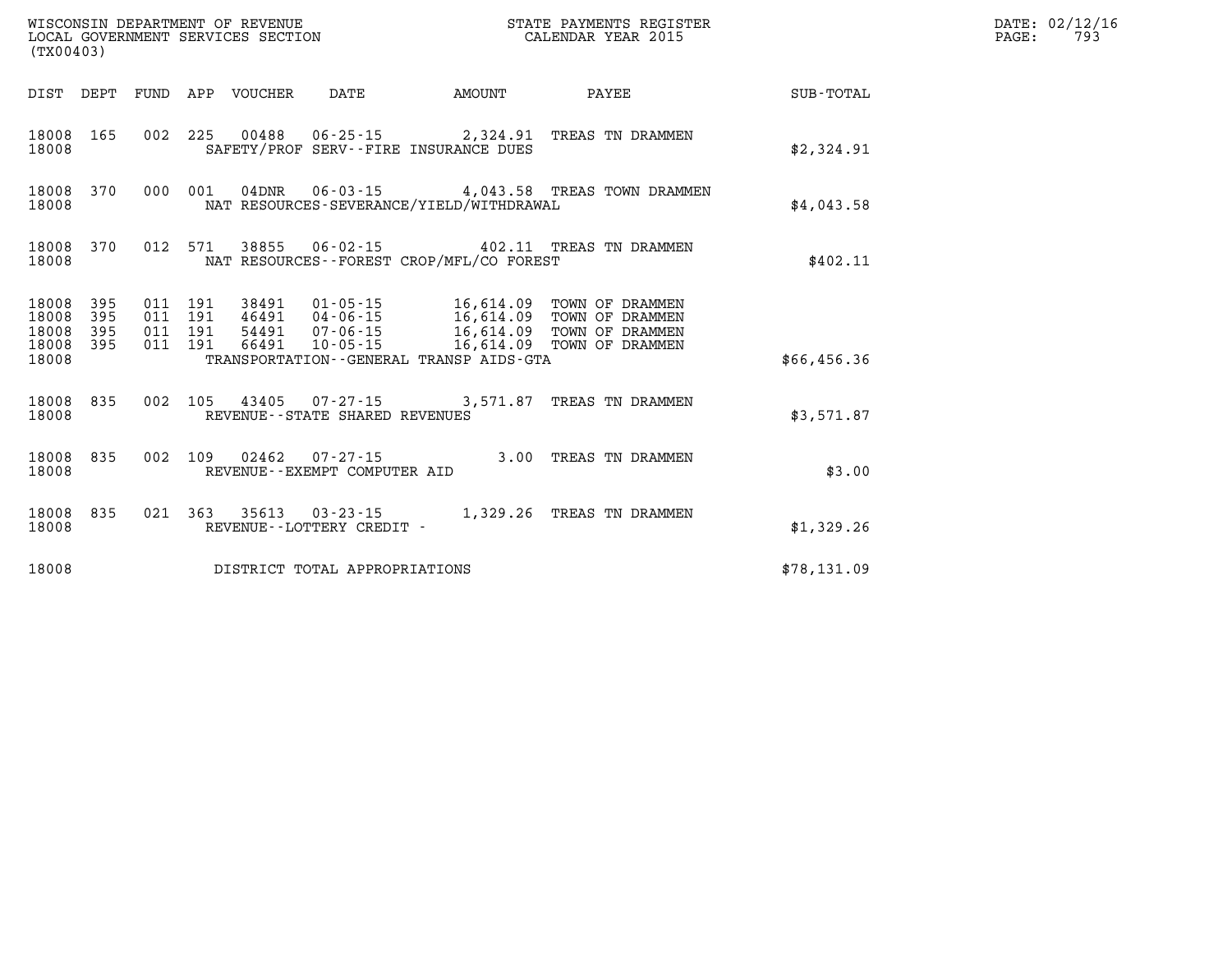| WISCONSIN DEPARTMENT OF REVENUE   | STATE PAYMENTS REGISTER | DATE: 02/12/16 |
|-----------------------------------|-------------------------|----------------|
| LOCAL GOVERNMENT SERVICES SECTION | CALENDAR YEAR 2015      | 794<br>PAGE:   |
| (TX00403)                         |                         |                |

| (TX00403)                                                             |                          |                                                                                                                                                                                 |                                                                                                                                      |             |
|-----------------------------------------------------------------------|--------------------------|---------------------------------------------------------------------------------------------------------------------------------------------------------------------------------|--------------------------------------------------------------------------------------------------------------------------------------|-------------|
| DEPT<br>DIST                                                          | FUND                     | APP<br>VOUCHER<br>DATE                                                                                                                                                          | AMOUNT<br>PAYEE                                                                                                                      | SUB-TOTAL   |
| 165<br>18010<br>18010                                                 | 002                      | 225<br>00489<br>$06 - 25 - 15$<br>SAFETY/PROF SERV--FIRE INSURANCE DUES                                                                                                         | 653.86<br>TREAS TN FAIRCHILD                                                                                                         | \$653.86    |
| 18010<br>370<br>18010                                                 | 000                      | 001<br>01DNR<br>$04 - 09 - 15$<br>NAT RESOURCES-SEVERANCE/YIELD/WITHDRAWAL                                                                                                      | 5,460.41<br>TREAS TOWN FAIRCHILD                                                                                                     | \$5,460.41  |
| 18010<br>370<br>370<br>18010<br>18010                                 | 012<br>012               | 571<br>38856<br>$06 - 02 - 15$<br>571<br>38856<br>$06 - 02 - 15$<br>NAT RESOURCES - - FOREST CROP/MFL/CO FOREST                                                                 | 450.46<br>TREAS TN FAIRCHILD<br>2,380.14 TREAS TN FAIRCHILD                                                                          | \$2,830.60  |
| 370<br>18010<br>18010                                                 | 012                      | 579<br>20203<br>$04 - 03 - 15$<br>NAT RESOURCES -- AIDS IN LIEU OF TAXES                                                                                                        | TREAS TN FAIRCHILD<br>3.74                                                                                                           | \$3.74      |
| 18010<br>395<br>18010<br>395<br>18010<br>395<br>18010<br>395<br>18010 | 011<br>011<br>011<br>011 | 191<br>38492<br>$01 - 05 - 15$<br>191<br>46492<br>$04 - 06 - 15$<br>191<br>54492<br>$07 - 06 - 15$<br>66492<br>$10 - 05 - 15$<br>191<br>TRANSPORTATION--GENERAL TRANSP AIDS-GTA | 15,628.69<br>TOWN OF FAIRCHILD<br>15,628.69<br>TOWN OF FAIRCHILD<br>15,628.69<br>TOWN OF FAIRCHILD<br>15,628.71<br>TOWN OF FAIRCHILD | \$62,514.78 |
| 18010<br>835<br>18010                                                 | 002                      | 105<br>43406<br>07-27-15<br>REVENUE - - STATE SHARED REVENUES                                                                                                                   | 4,891.91<br>TREAS TN FAIRCHILD                                                                                                       | \$4,891.91  |
| 835<br>18010<br>18010                                                 | 002                      | 109<br>02463<br>07-27-15<br>REVENUE--EXEMPT COMPUTER AID                                                                                                                        | 1,000.00<br>TREAS TN FAIRCHILD                                                                                                       | \$1,000.00  |
| 18010                                                                 |                          | DISTRICT TOTAL APPROPRIATIONS                                                                                                                                                   |                                                                                                                                      | \$77,355.30 |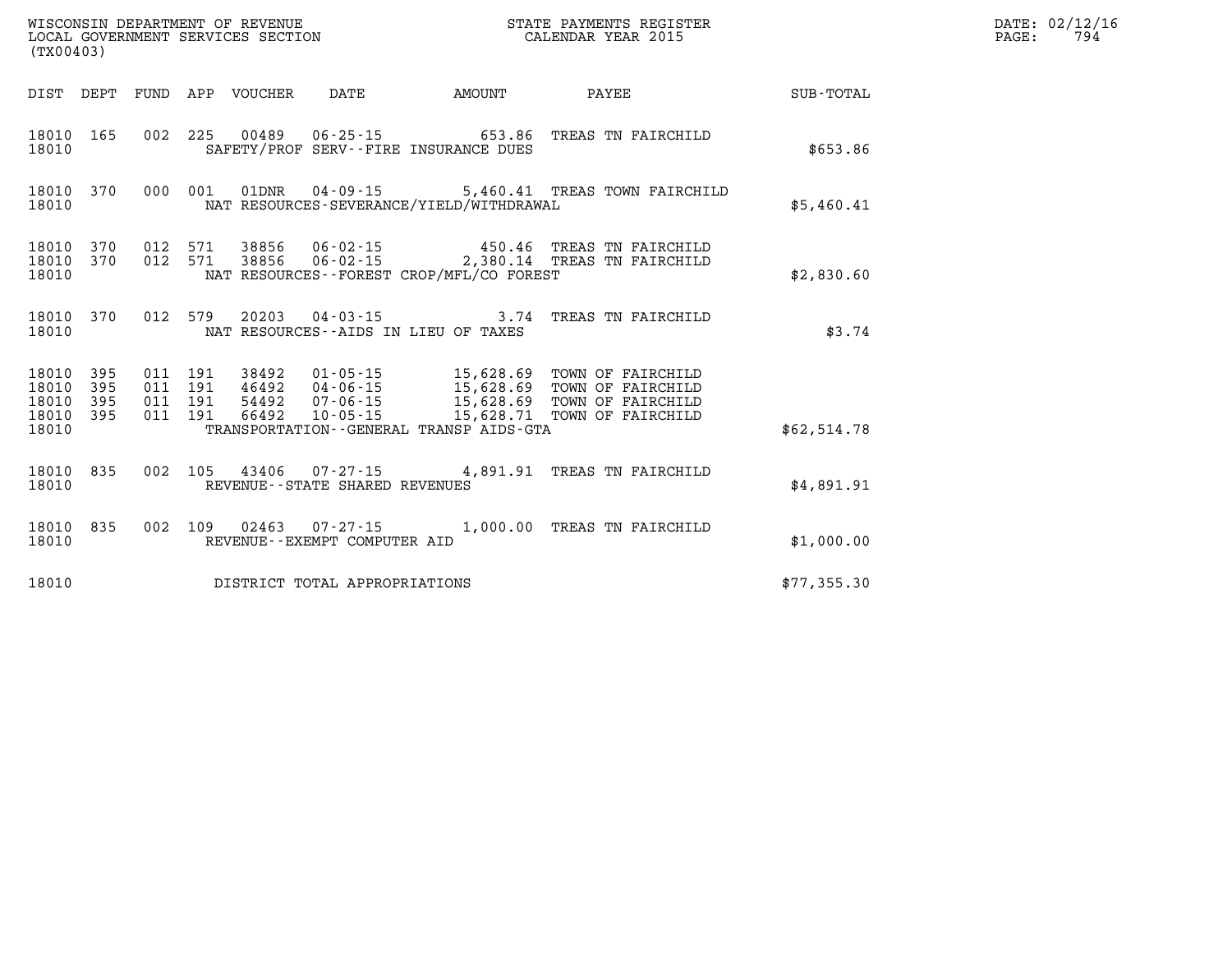| (TX00403)                                 |                          | WISCONSIN DEPARTMENT OF REVENUE<br>LOCAL GOVERNMENT SERVICES SECTION | STATE PAYMENTS REGISTER<br>CALENDAR YEAR 2015 |                                  |                                                          |                                                                                             |                                                                          |                  |
|-------------------------------------------|--------------------------|----------------------------------------------------------------------|-----------------------------------------------|----------------------------------|----------------------------------------------------------|---------------------------------------------------------------------------------------------|--------------------------------------------------------------------------|------------------|
| DIST                                      | DEPT                     | FUND                                                                 | APP                                           | <b>VOUCHER</b>                   | <b>DATE</b>                                              | <b>AMOUNT</b>                                                                               | PAYEE                                                                    | <b>SUB-TOTAL</b> |
| 18012<br>18012                            | 165                      | 002                                                                  | 225                                           |                                  | $00490 06 - 25 - 15$                                     | SAFETY/PROF SERV--FIRE INSURANCE DUES                                                       | 3,148.55 TREAS TN LINCOLN                                                | \$3,148.55       |
| 18012<br>18012                            | 370                      | 000                                                                  | 001                                           | 01DNR                            | $04 - 09 - 15$                                           | NAT RESOURCES-SEVERANCE/YIELD/WITHDRAWAL                                                    | 1,824.95 TREAS TOWN LINCOLN                                              | \$1,824.95       |
| 18012<br>18012<br>18012                   | 370<br>370               | 012<br>012                                                           | 571<br>571                                    | 38857<br>38857                   | $06 - 02 - 15$<br>$06 - 02 - 15$                         | 575.46<br>NAT RESOURCES--FOREST CROP/MFL/CO FOREST                                          | TREAS TN LINCOLN<br>896.54 TREAS TN LINCOLN                              | \$1,472.00       |
| 18012<br>18012<br>18012<br>18012<br>18012 | 395<br>395<br>395<br>395 | 011<br>011<br>011<br>011                                             | 191<br>191<br>191<br>191                      | 38493<br>46493<br>54493<br>66493 | $01 - 05 - 15$<br>$04 - 06 - 15$<br>07-06-15<br>10-05-15 | 26,407.48<br>26,407.48<br>26,407.48<br>26,407.50<br>TRANSPORTATION--GENERAL TRANSP AIDS-GTA | TOWN OF LINCOLN<br>TOWN OF LINCOLN<br>TOWN OF LINCOLN<br>TOWN OF LINCOLN | \$105,629.94     |
| 18012<br>18012                            | 835                      | 002                                                                  | 105                                           | 43407                            | 07-27-15<br>REVENUE--STATE SHARED REVENUES               | 7,465.11                                                                                    | TREAS TN LINCOLN                                                         | \$7,465.11       |
| 18012<br>18012                            | 835                      | 002                                                                  | 109                                           | 02464                            | $07 - 27 - 15$<br>REVENUE--EXEMPT COMPUTER AID           | 4.00                                                                                        | TREAS TN LINCOLN                                                         | \$4.00           |
| 18012                                     |                          |                                                                      |                                               |                                  | DISTRICT TOTAL APPROPRIATIONS                            |                                                                                             |                                                                          | \$119,544.55     |

**DATE: 02/12/16<br>PAGE: 795**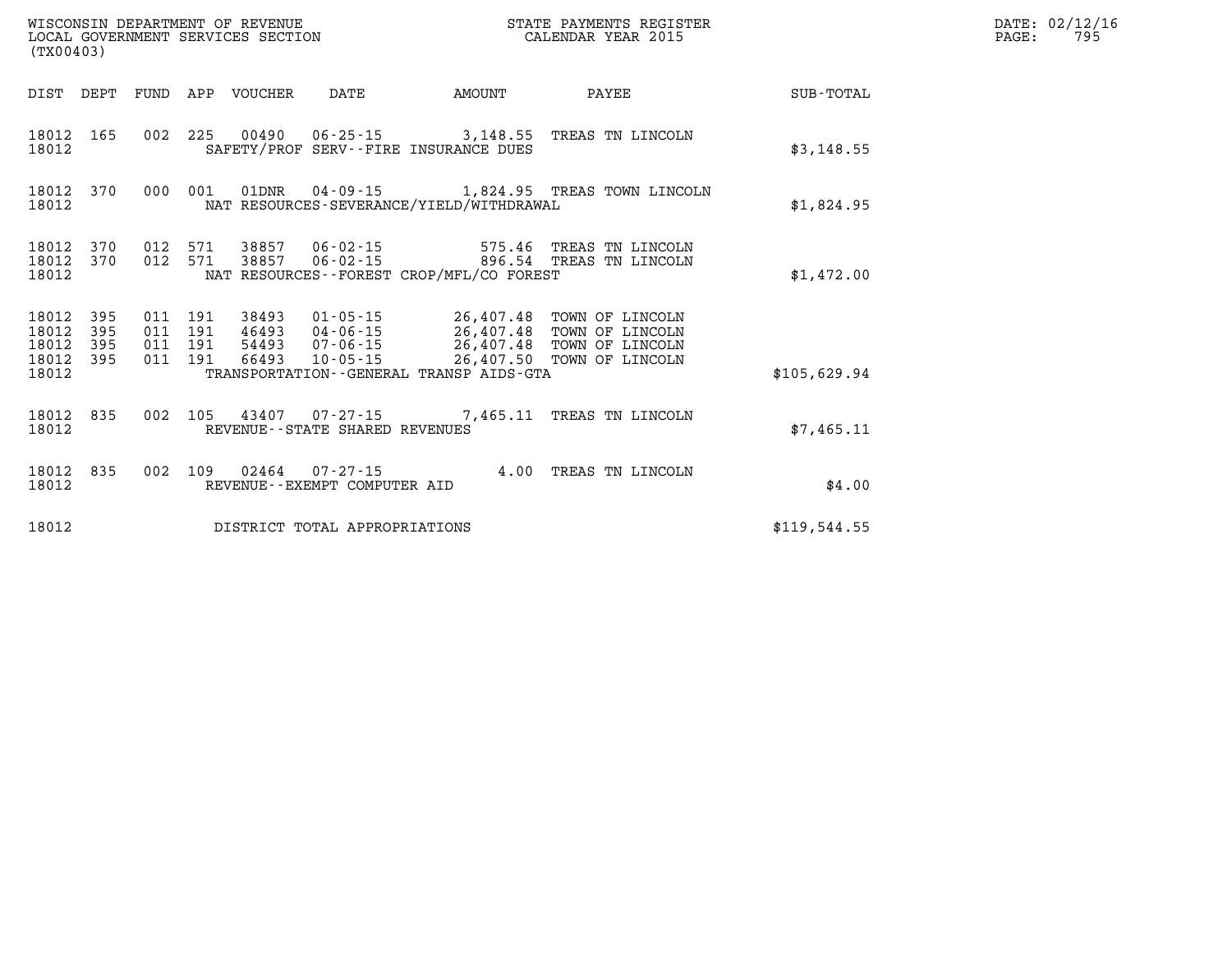|                                           | WISCONSIN DEPARTMENT OF REVENUE<br>LOCAL GOVERNMENT SERVICES SECTION<br>(TX00403) |                          |                          |                                  |                                                                |                                                                                             |                                                                                  |                  |
|-------------------------------------------|-----------------------------------------------------------------------------------|--------------------------|--------------------------|----------------------------------|----------------------------------------------------------------|---------------------------------------------------------------------------------------------|----------------------------------------------------------------------------------|------------------|
| DIST                                      | DEPT                                                                              | FUND                     | APP                      | VOUCHER                          | DATE                                                           | AMOUNT                                                                                      | PAYEE                                                                            | <b>SUB-TOTAL</b> |
| 18014<br>18014                            | 165                                                                               | 002                      | 225                      | 00491                            | $06 - 25 - 15$<br>SAFETY/PROF SERV--FIRE INSURANCE DUES        | 2,757.65                                                                                    | TREAS TN LUDINGTON                                                               | \$2,757.65       |
| 18014<br>18014<br>18014                   | 370<br>370                                                                        | 000<br>000               | 001<br>001               | 01DNR<br>$04\mathtt{DNR}$        | 04-09-15<br>$06 - 03 - 15$                                     | 3,144.35<br>1,995.23<br>NAT RESOURCES-SEVERANCE/YIELD/WITHDRAWAL                            | TREAS TOWN LUDINGTON<br>TREAS TOWN LUDINGTON                                     | \$5,139.58       |
| 18014<br>18014<br>18014                   | 370<br>370                                                                        | 012<br>012               | 571<br>571               | 38858<br>38858                   | 06-02-15<br>$06 - 02 - 15$                                     | 981.28<br>680.32<br>NAT RESOURCES - - FOREST CROP/MFL/CO FOREST                             | TREAS TN LUDINGTON<br>TREAS TN LUDINGTON                                         | \$1,661.60       |
| 18014<br>18014<br>18014<br>18014<br>18014 | 395<br>395<br>395<br>395                                                          | 011<br>011<br>011<br>011 | 191<br>191<br>191<br>191 | 38494<br>46494<br>54494<br>66494 | $01 - 05 - 15$<br>$04 - 06 - 15$<br>07-06-15<br>$10 - 05 - 15$ | 19,074.82<br>19,074.82<br>19,074.82<br>19,074.84<br>TRANSPORTATION--GENERAL TRANSP AIDS-GTA | TOWN OF LUDINGTON<br>TOWN OF LUDINGTON<br>TOWN OF LUDINGTON<br>TOWN OF LUDINGTON | \$76, 299.30     |
| 18014<br>18014                            | 835                                                                               | 002                      | 105                      | 43408                            | 07-27-15<br>REVENUE - - STATE SHARED REVENUES                  | 5,738.96                                                                                    | TREAS TN LUDINGTON                                                               | \$5,738.96       |
| 18014<br>18014                            | 835                                                                               | 002                      | 109                      | 02465                            | $07 - 27 - 15$<br>REVENUE - - EXEMPT COMPUTER AID              | 1.00                                                                                        | TREAS TN LUDINGTON                                                               | \$1.00           |
| 18014                                     |                                                                                   |                          |                          |                                  | DISTRICT TOTAL APPROPRIATIONS                                  |                                                                                             |                                                                                  | \$91,598.09      |

**LOCAL GOVER SERVICE: 796**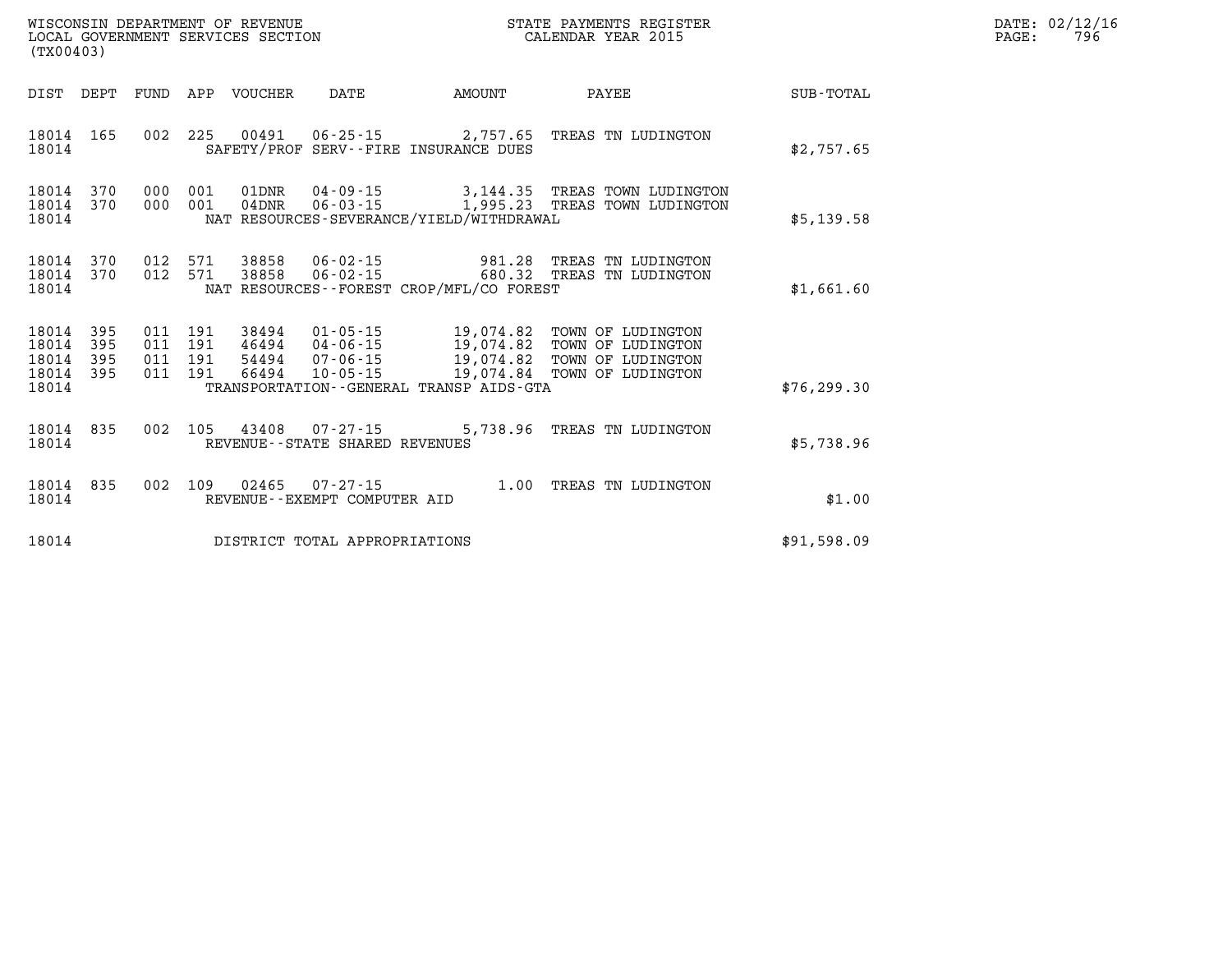| (TX00403)               |                         |                    |  | WISCONSIN DEPARTMENT OF REVENUE<br>LOCAL GOVERNMENT SERVICES SECTION |                                                | STATE PAYMENTS REGISTER<br>CALENDAR YEAR 2015                                                                                                                                                                                          |              | DATE: 02/12/16<br>PAGE: 797 |
|-------------------------|-------------------------|--------------------|--|----------------------------------------------------------------------|------------------------------------------------|----------------------------------------------------------------------------------------------------------------------------------------------------------------------------------------------------------------------------------------|--------------|-----------------------------|
|                         |                         |                    |  |                                                                      |                                                |                                                                                                                                                                                                                                        |              |                             |
| 18016                   |                         |                    |  |                                                                      | SAFETY/PROF SERV--FIRE INSURANCE DUES          | 18016  165  002  225  00492  06-25-15  1,067.09  TREAS TN OTTER CREEK                                                                                                                                                                  | \$1,067.09   |                             |
| 18016                   |                         |                    |  |                                                                      | NAT RESOURCES-SEVERANCE/YIELD/WITHDRAWAL       | 18016 370 000 001 01DNR 04-09-15 1,662.20 TREAS TOWN OTTER CREEK                                                                                                                                                                       | \$1,662.20   |                             |
| 18016                   |                         |                    |  |                                                                      | NAT RESOURCES - - FOREST CROP/MFL/CO FOREST    | 18016 370 012 571 38859 06-02-15 143.95 TREAS TN OTTER CREEK                                                                                                                                                                           | \$143.95     |                             |
| 18016<br>18016<br>18016 | 395<br>395<br>18016 395 | 011 191<br>011 191 |  |                                                                      | TRANSPORTATION - - GENERAL TRANSP AIDS - GTA   | 18016 395 011 191 38495 01-05-15 15,749.80 TOWN OF OTTER CREEK<br>011 191 46495 04-06-15 15,749.80 TOWN OF OTTER CREEK<br>011 191 54495 07-06-15 15,749.80 TOWN OF OTTER CREEK<br>011 191 66495 10-05-15 15,749.80 TOWN OF OTTER CREEK | \$62,999.22  |                             |
|                         |                         |                    |  |                                                                      | 18016 TRANSPORTATION - - LRIP/TRIP/MSIP GRANTS | 18016 395 011 278 40732 02-23-15 34,000.00 TREAS TN OTTER CREEK                                                                                                                                                                        | \$34,000.00  |                             |
| 18016                   |                         |                    |  | REVENUE--STATE SHARED REVENUES                                       |                                                | 18016 835 002 105 43409 07-27-15 3,034.03 TREAS TN OTTER CREEK                                                                                                                                                                         | \$3,034.03   |                             |
| 18016                   |                         |                    |  | REVENUE--EXEMPT COMPUTER AID                                         |                                                | 18016 835 002 109 02466 07-27-15 3.00 TREAS TN OTTER CREEK                                                                                                                                                                             | \$3.00       |                             |
| 18016                   |                         |                    |  |                                                                      | DOA-PAYMENT FOR MUNICIPAL SERVICES AID         | 18016 835 002 501 00002 02-02-15 68.37 TREAS TN OTTER CREEK                                                                                                                                                                            | \$68.37      |                             |
| 18016                   |                         |                    |  | DISTRICT TOTAL APPROPRIATIONS                                        |                                                |                                                                                                                                                                                                                                        | \$102,977.86 |                             |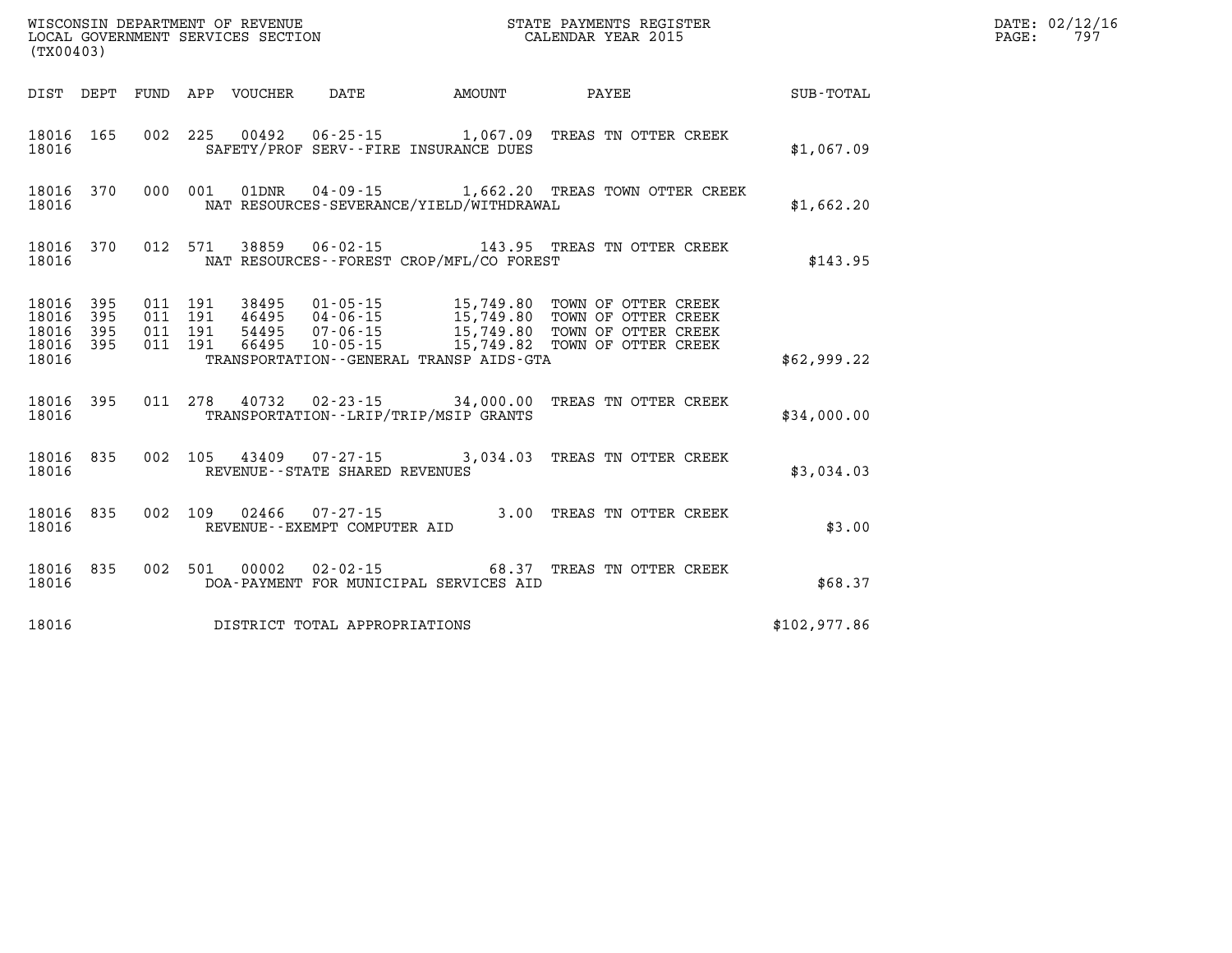| WISCONSIN DEPARTMENT OF REVENUE   | STATE PAYMENTS REGISTER | DATE: 02/12/16 |
|-----------------------------------|-------------------------|----------------|
| LOCAL GOVERNMENT SERVICES SECTION | CALENDAR YEAR 2015      | 798<br>PAGE:   |

|                                          | LOCAL GOVERNMENT SERVICES SECTION<br>(TX00403) |  |  |  |                                 |                                              | CALENDAR YEAR 2015                                                                                                                                                                                                                      |  |               | PAGE: |  | 798 |
|------------------------------------------|------------------------------------------------|--|--|--|---------------------------------|----------------------------------------------|-----------------------------------------------------------------------------------------------------------------------------------------------------------------------------------------------------------------------------------------|--|---------------|-------|--|-----|
|                                          |                                                |  |  |  |                                 |                                              |                                                                                                                                                                                                                                         |  |               |       |  |     |
| 18018                                    |                                                |  |  |  |                                 | SAFETY/PROF SERV--FIRE INSURANCE DUES        | 18018  165  002  225  00493  06-25-15  12,687.67  TREAS TN PLEASANT VALLEY                                                                                                                                                              |  | \$12,687.67   |       |  |     |
| 18018                                    |                                                |  |  |  |                                 | NAT RESOURCES--AIDS IN LIEU OF TAXES         | 18018 370 002 503 17454 01-12-15 2,079.69 TREAS TN PLEASANT VALLEY<br>244.20 TOWN SHARE                                                                                                                                                 |  | \$2.079.69    |       |  |     |
| 18018                                    |                                                |  |  |  |                                 | NAT RESOURCES--FOREST CROP/MFL/CO FOREST     | 18018 370 012 571 38860 06-02-15 264.50 TREAS TN PLEASANT VALLEY                                                                                                                                                                        |  | \$264.50      |       |  |     |
| 18018                                    |                                                |  |  |  |                                 | NAT RESOURCES--AIDS IN LIEU OF TAXES         | 18018 370 012 579 20204 04-03-15 164.34 TREAS TN PLEASANT VALLEY                                                                                                                                                                        |  | \$164.34      |       |  |     |
| 18018 395<br>18018<br>18018 395<br>18018 | 395<br>18018 395                               |  |  |  |                                 | TRANSPORTATION - - GENERAL TRANSP AIDS - GTA | 011 191 38496 01-05-15 36,459.61 TOWN OF PLEASANT VALLEY<br>011 191 46496 04-06-15 36,459.61 TOWN OF PLEASANT VALLEY<br>011 191 54496 07-06-15 36,459.61 TOWN OF PLEASANT VALLEY<br>011 191 66496 10-05-15 36,459.63 TOWN OF PLEASANT V |  | \$145.838.46  |       |  |     |
| 18018                                    |                                                |  |  |  | REVENUE--STATE SHARED REVENUES  |                                              | 18018 835 002 105 43410 07-27-15 6,219.64 TREAS TN PLEASANT VALLEY                                                                                                                                                                      |  | \$6,219.64    |       |  |     |
| 18018                                    |                                                |  |  |  | REVENUE - - EXEMPT COMPUTER AID |                                              | 18018 835 002 109 02467 07-27-15 44.00 TREAS TN PLEASANT VALLEY                                                                                                                                                                         |  | \$44.00       |       |  |     |
| 18018                                    |                                                |  |  |  | DISTRICT TOTAL APPROPRIATIONS   |                                              |                                                                                                                                                                                                                                         |  | \$167, 298.30 |       |  |     |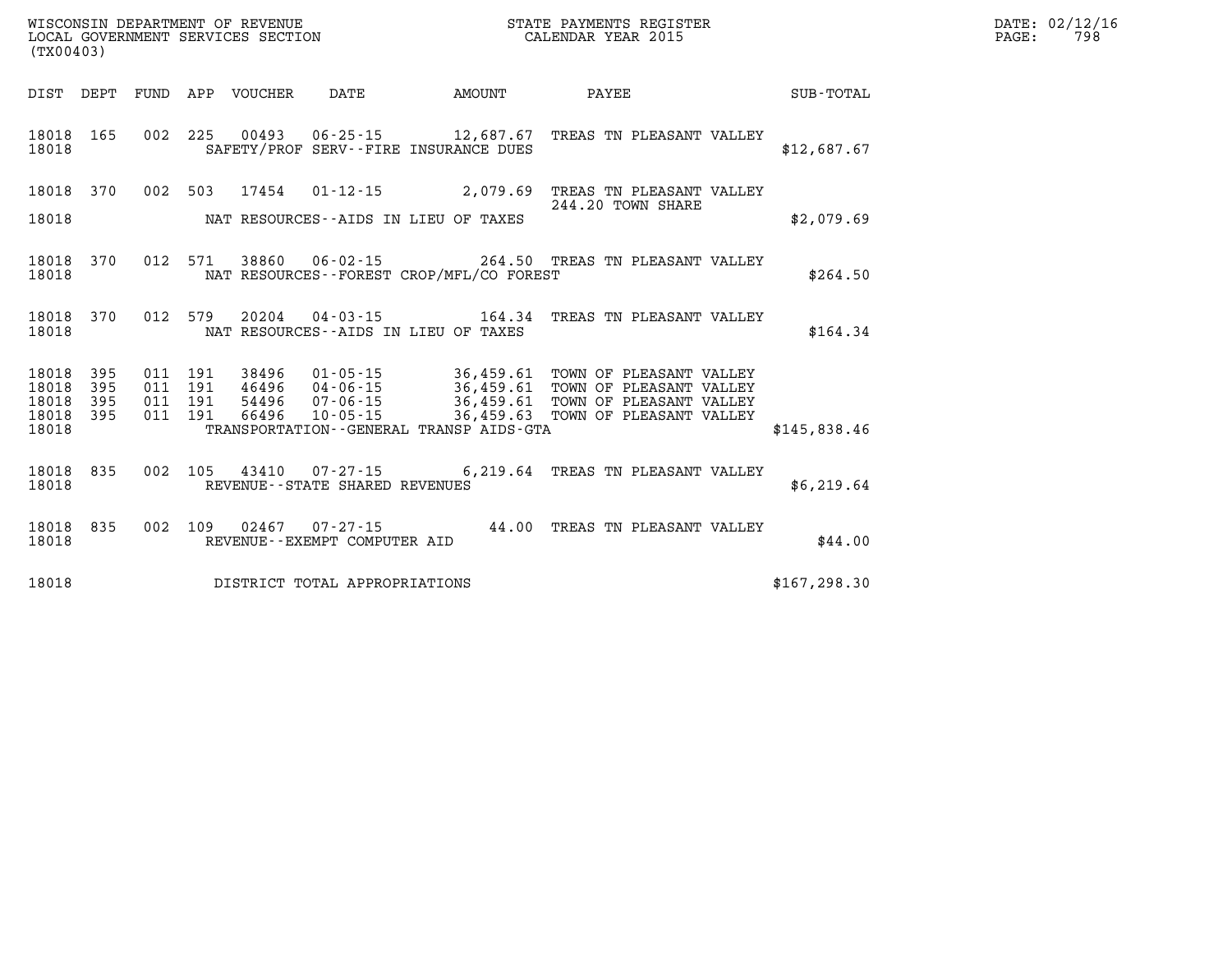| (TX00403)                                         |            |                                          |                            | WISCONSIN DEPARTMENT OF REVENUE<br>LOCAL GOVERNMENT SERVICES SECTION |        | STATE PAYMENTS REGISTER<br>CALENDAR YEAR 2015                                                                                                                                   |              | DATE: 02/12/16<br>PAGE:<br>799 |
|---------------------------------------------------|------------|------------------------------------------|----------------------------|----------------------------------------------------------------------|--------|---------------------------------------------------------------------------------------------------------------------------------------------------------------------------------|--------------|--------------------------------|
|                                                   |            |                                          | DIST DEPT FUND APP VOUCHER | DATE                                                                 | AMOUNT | PAYEE                                                                                                                                                                           | SUB-TOTAL    |                                |
| 18020 165<br>18020                                |            |                                          |                            | SAFETY/PROF SERV--FIRE INSURANCE DUES                                |        | 002 225 00494 06-25-15 9,751.67 TREAS TN SEYMOUR                                                                                                                                | \$9,751.67   |                                |
| 18020 370<br>18020                                |            | 000 001                                  | 01DNR                      | NAT RESOURCES-SEVERANCE/YIELD/WITHDRAWAL                             |        | 04-09-15 399.03 TREAS TOWN SEYMOUR                                                                                                                                              | \$399.03     |                                |
| 18020 370<br>18020 370<br>18020                   |            | 012 571<br>012 571                       | 38861<br>38861             | NAT RESOURCES--FOREST CROP/MFL/CO FOREST                             |        | 298.72 TREAS TN SEYMOUR                                                                                                                                                         | \$1,006.24   |                                |
| 18020 395<br>18020<br>18020<br>18020 395<br>18020 | 395<br>395 | 011 191<br>011 191<br>011 191<br>011 191 | 66497                      | TRANSPORTATION--GENERAL TRANSP AIDS-GTA                              |        | 38497  01-05-15  29,270.08  TOWN OF SEYMOUR<br>46497  04-06-15  29,270.08  TOWN OF SEYMOUR<br>54497  07-06-15  29,270.08  TOWN OF SEYMOUR<br>10-05-15 29,270.10 TOWN OF SEYMOUR | \$117,080.34 |                                |
| 18020 835<br>18020                                |            |                                          |                            | REVENUE - - STATE SHARED REVENUES                                    |        | 002 105 43411 07-27-15 11,106.03 TREAS TN SEYMOUR                                                                                                                               | \$11,106.03  |                                |
| 18020 835<br>18020                                |            |                                          |                            | REVENUE--EXEMPT COMPUTER AID                                         |        | 002 109 02468 07-27-15 43.00 TREAS TN SEYMOUR                                                                                                                                   | \$43.00      |                                |
| 18020 835<br>18020                                |            | 021 363                                  |                            | REVENUE - - LOTTERY CREDIT -                                         |        | 35614  03-23-15  2,457.96 TREAS TN SEYMOUR                                                                                                                                      | \$2,457.96   |                                |
| 18020                                             |            |                                          |                            | DISTRICT TOTAL APPROPRIATIONS                                        |        |                                                                                                                                                                                 | \$141,844.27 |                                |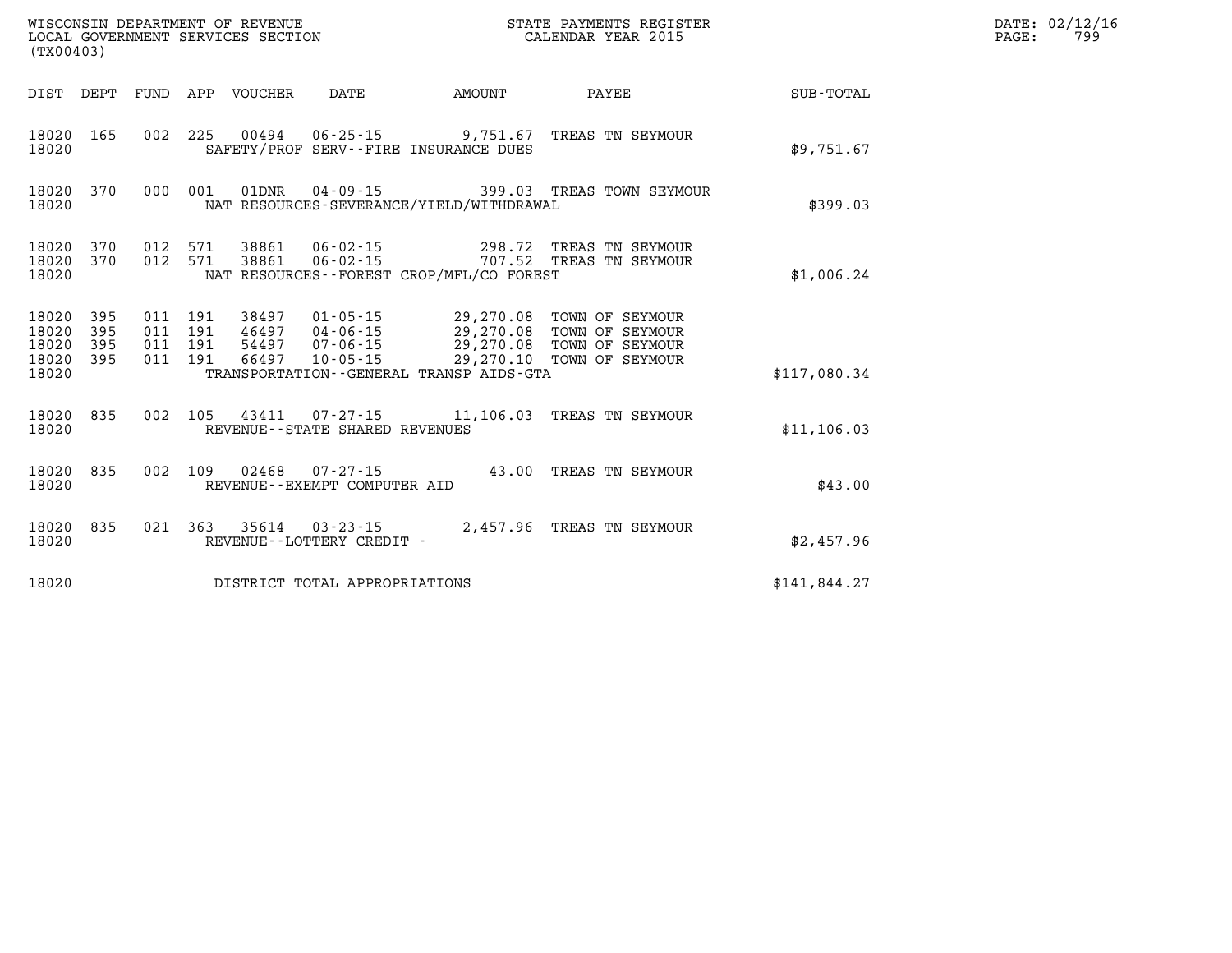| WISCONSIN DEPARTMENT OF REVENUE                               STATE PAYMENTS REGIST LOCAL GOVERNMENT SERVICES SECTION                                   CALENDAR YEAR 2015<br>(TX00403) |                            |     |         |                  |                                                          |                                                                                                                                                                                                                                                                                                                                           | STATE PAYMENTS REGISTER |               | DATE: 02/12/16<br>PAGE:<br>800 |
|-----------------------------------------------------------------------------------------------------------------------------------------------------------------------------------------|----------------------------|-----|---------|------------------|----------------------------------------------------------|-------------------------------------------------------------------------------------------------------------------------------------------------------------------------------------------------------------------------------------------------------------------------------------------------------------------------------------------|-------------------------|---------------|--------------------------------|
| DIST DEPT                                                                                                                                                                               |                            |     |         | FUND APP VOUCHER | DATE                                                     | <b>EXAMPLE TO AMOUNT</b>                                                                                                                                                                                                                                                                                                                  | PAYEE                   | SUB-TOTAL     |                                |
| 18022 165<br>18022                                                                                                                                                                      |                            |     |         |                  |                                                          | 002 225 00495 06-25-15 11,716.05 TREAS TN UNION<br>SAFETY/PROF SERV--FIRE INSURANCE DUES                                                                                                                                                                                                                                                  |                         | \$11,716.05   |                                |
| 18022 370                                                                                                                                                                               |                            |     |         |                  |                                                          | 002 503 17455 01-12-15 13,624.57 TREAS TN UNION                                                                                                                                                                                                                                                                                           | 1042.02 TOWN SHARE      |               |                                |
| 18022                                                                                                                                                                                   |                            |     |         |                  |                                                          | NAT RESOURCES -- AIDS IN LIEU OF TAXES                                                                                                                                                                                                                                                                                                    |                         | \$13,624.57   |                                |
| 18022 370<br>18022                                                                                                                                                                      |                            |     | 012 571 | 38862            |                                                          | 06-02-15 187.18 TREAS TN UNION<br>NAT RESOURCES--FOREST CROP/MFL/CO FOREST                                                                                                                                                                                                                                                                |                         | \$187.18      |                                |
| 18022<br>18022<br>18022<br>18022                                                                                                                                                        | - 395<br>395<br>395<br>395 |     |         |                  | 011 191 54498 07-06-15                                   | $\begin{array}{cccc} 011 & 191 & 38498 & 01\cdot 05\cdot 15 & 25\, , 284\, .46 & \text{TOWN OF UNION} \\ 011 & 191 & 46498 & 04\cdot 06\cdot 15 & 25\, , 284\, .46 & \text{TOWN OF UNION} \\ 011 & 191 & 54498 & 07\cdot 06\cdot 15 & 25\, , 284\, .46 & \text{TOWN OF UNION} \\ 011 & 191 & 66498 & 10\cdot 05\cdot 15 & 25\, , 284\, .$ |                         |               |                                |
| 18022                                                                                                                                                                                   |                            |     |         |                  |                                                          | TRANSPORTATION--GENERAL TRANSP AIDS-GTA                                                                                                                                                                                                                                                                                                   |                         | \$101, 137.86 |                                |
| 18022 835<br>18022                                                                                                                                                                      |                            |     |         |                  | 002 105 43412 07-27-15<br>REVENUE--STATE SHARED REVENUES |                                                                                                                                                                                                                                                                                                                                           | 5,772.95 TREAS TN UNION | \$5,772.95    |                                |
| 18022 835<br>18022                                                                                                                                                                      |                            | 002 |         |                  | 109  02469  07-27-15<br>REVENUE--EXEMPT COMPUTER AID     | 15,815.00 TREAS TN UNION                                                                                                                                                                                                                                                                                                                  |                         | \$15,815.00   |                                |
| 18022                                                                                                                                                                                   |                            |     |         |                  | DISTRICT TOTAL APPROPRIATIONS                            |                                                                                                                                                                                                                                                                                                                                           |                         | \$148, 253.61 |                                |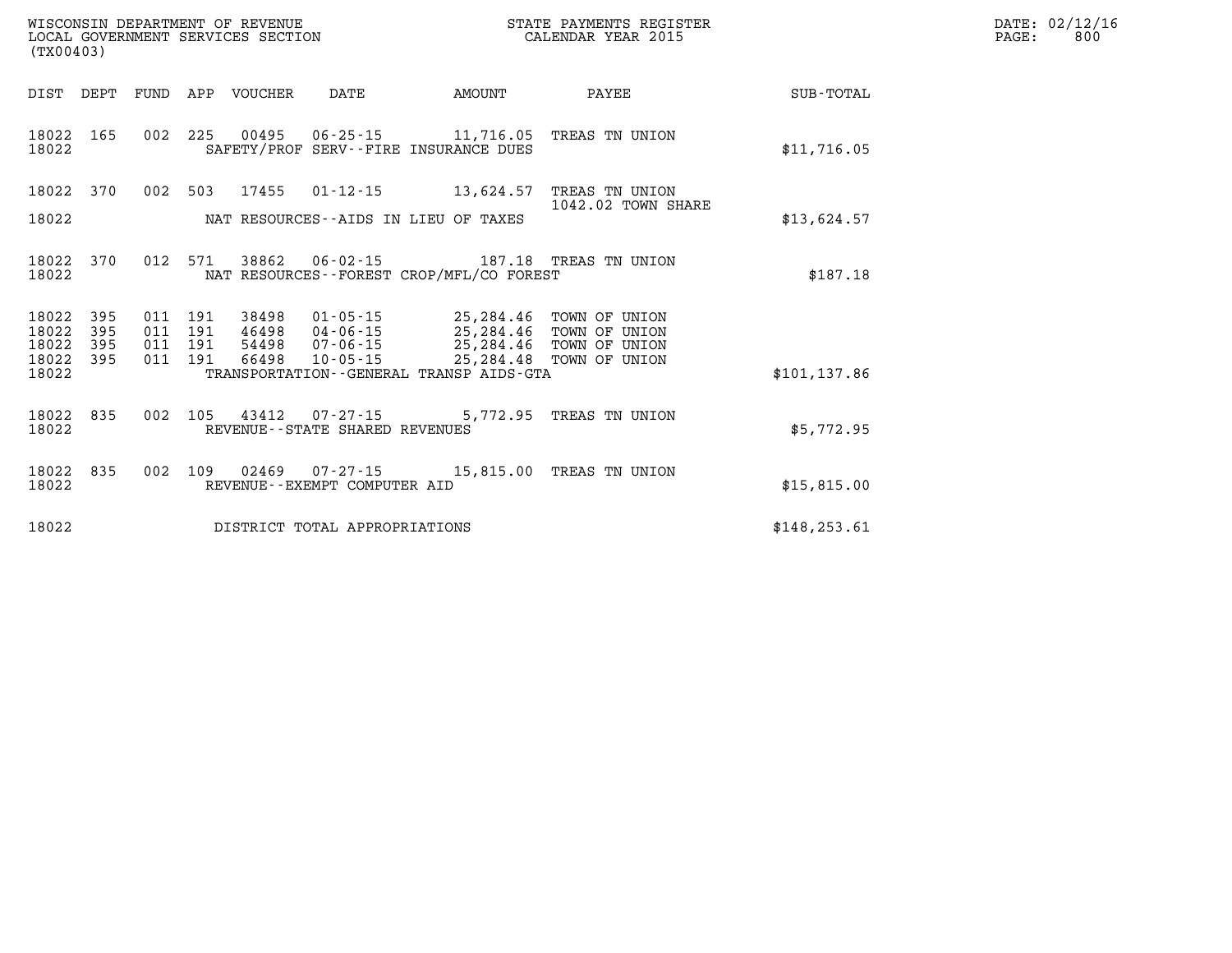| (TX00403)                                 |                          |                                          |            |                            |                                                     |                                             |                                                                                                                                                                                               |               | DATE: 02/12/16<br>801<br>PAGE: |
|-------------------------------------------|--------------------------|------------------------------------------|------------|----------------------------|-----------------------------------------------------|---------------------------------------------|-----------------------------------------------------------------------------------------------------------------------------------------------------------------------------------------------|---------------|--------------------------------|
|                                           |                          |                                          |            | DIST DEPT FUND APP VOUCHER | DATE                                                | AMOUNT                                      | PAYEE                                                                                                                                                                                         | SUB-TOTAL     |                                |
| 18024 165<br>18024                        |                          |                                          |            |                            |                                                     | SAFETY/PROF SERV--FIRE INSURANCE DUES       | 002 225 00496 06-25-15 24,481.69 TREAS TN WASHINGTON                                                                                                                                          | \$24,481.69   |                                |
| 18024                                     | 18024 370                | 000 001                                  |            | 01DNR                      |                                                     | NAT RESOURCES-SEVERANCE/YIELD/WITHDRAWAL    | 04-09-15 6,578.50 TREAS TOWN WASHINGTON                                                                                                                                                       | \$6,578.50    |                                |
| 18024 370<br>18024                        |                          | 18024 370 012 571<br>012 571             |            |                            |                                                     | NAT RESOURCES - - FOREST CROP/MFL/CO FOREST | 38863  06-02-15  247.79  TREAS TN WASHINGTON<br>38863  06-02-15  17.90  TREAS TN WASHINGTON                                                                                                   | \$265.69      |                                |
| 18024<br>18024<br>18024<br>18024<br>18024 | 395<br>395<br>395<br>395 | 011 191<br>011 191<br>011 191<br>011 191 |            | 38499<br>46499             | 04-06-15<br>66499 10-05-15                          | TRANSPORTATION--GENERAL TRANSP AIDS-GTA     | 01-05-15 53,811.37 TOWN OF WASHINGTON<br>04-06-15 53,811.37 TOWN OF WASHINGTON<br>53,811.37 TOWN OF WASHINGTON<br>54499 07-06-15 53,811.37 TOWN OF WASHINGTON<br>53,811.39 TOWN OF WASHINGTON | \$215, 245.50 |                                |
| 18024 395<br>18024                        |                          |                                          |            |                            |                                                     | TRANSPORTATION--LRIP/TRIP/MSIP GRANTS       | 011 278 67377 11-25-15 34,514.09 TREAS TN WASHINGTON                                                                                                                                          | \$34,514.09   |                                |
| 18024 455<br>18024                        |                          |                                          | 002 231 11 |                            | 03-19-15<br>JUSTICE - - LAW ENFORCEMENT TRAINING    |                                             | 160.00 TREAS TN WASHINGTON                                                                                                                                                                    | \$160.00      |                                |
| 18024 835<br>18024                        |                          |                                          |            |                            | REVENUE - - STATE SHARED REVENUES                   |                                             | 002 105 43413 07-27-15 16,103.00 TREAS TN WASHINGTON                                                                                                                                          | \$16, 103.00  |                                |
| 18024 835<br>18024                        |                          | 002 109                                  |            | 02470                      | 07-27-15<br>REVENUE--EXEMPT COMPUTER AID            |                                             | 1,286.00 TREAS TN WASHINGTON                                                                                                                                                                  | \$1,286.00    |                                |
| 18024 835<br>18024                        |                          |                                          |            |                            | 021 363 35615 03-23-15<br>REVENUE--LOTTERY CREDIT - |                                             | 5,435.83 TREAS TN WASHINGTON                                                                                                                                                                  | \$5,435.83    |                                |
| 18024                                     |                          |                                          |            |                            | DISTRICT TOTAL APPROPRIATIONS                       |                                             |                                                                                                                                                                                               | \$304,070.30  |                                |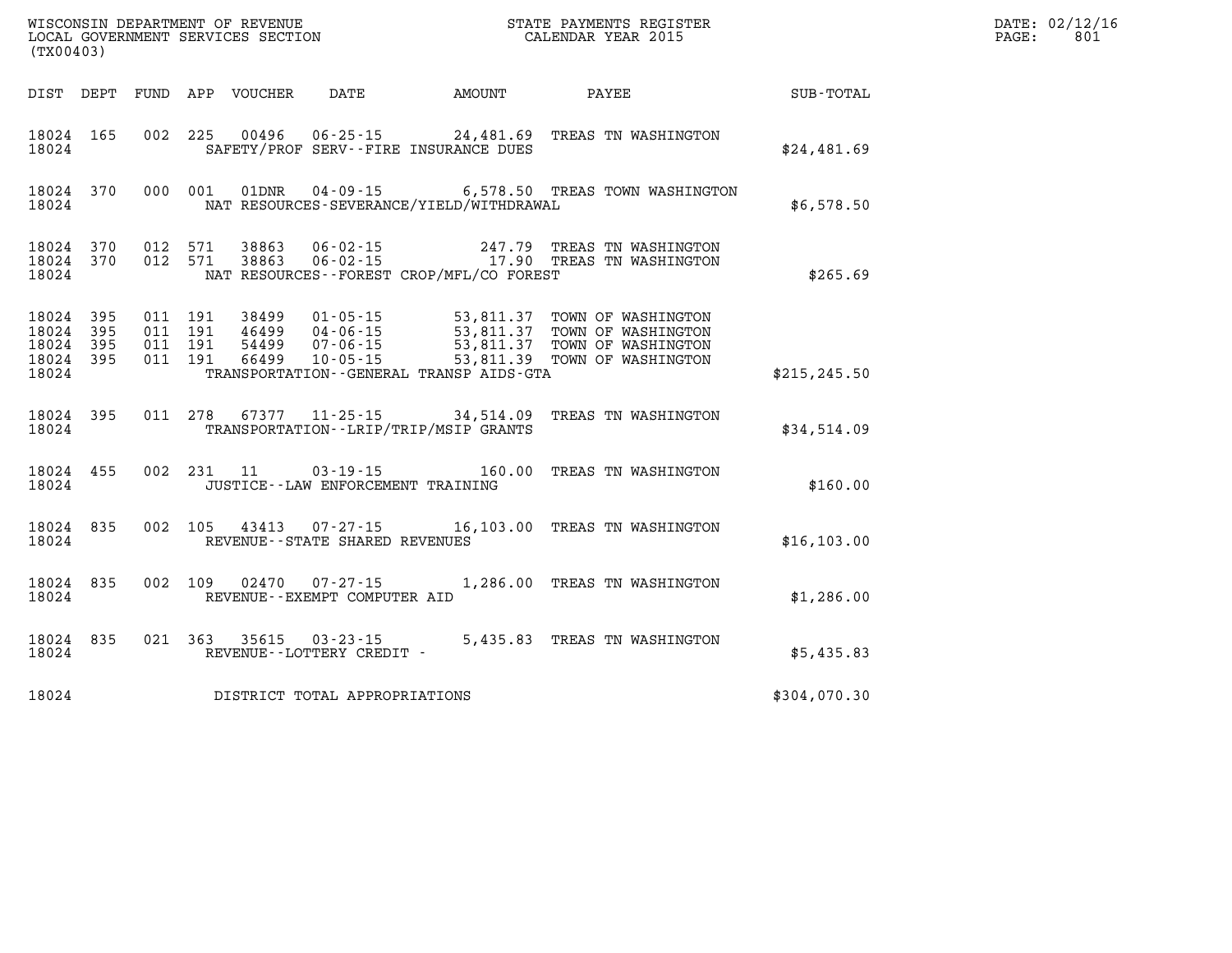| DATE: | 02/12/16 |
|-------|----------|
| PAGE: | 802      |

| WISCONSIN DEPARTMENT OF REVENUE<br>LOCAL GOVERNMENT SERVICES SECTION<br>(TX00403) |                          |                |                           |                                  |                                                          |                                                                                                 | STATE PAYMENTS REGISTER<br>CALENDAR YEAR 2015                                 |             | DATE: 02/12/1<br>PAGE:<br>802 |
|-----------------------------------------------------------------------------------|--------------------------|----------------|---------------------------|----------------------------------|----------------------------------------------------------|-------------------------------------------------------------------------------------------------|-------------------------------------------------------------------------------|-------------|-------------------------------|
| DIST                                                                              | DEPT                     | FUND           | APP                       | VOUCHER                          | DATE                                                     | AMOUNT                                                                                          | PAYEE                                                                         | SUB-TOTAL   |                               |
| 18026<br>18026                                                                    | 165                      |                | 002 225                   |                                  |                                                          | SAFETY/PROF SERV--FIRE INSURANCE DUES                                                           | 00497  06-25-15  797.14 TREAS TN WILSON                                       | \$797.14    |                               |
| 18026<br>18026<br>18026                                                           | 370<br>370               | 012<br>012     | 571<br>571                | 38864                            |                                                          | NAT RESOURCES--FOREST CROP/MFL/CO FOREST                                                        | 38864  06-02-15  3,978.63  TREAS TN WILSON<br>06-02-15 610.92 TREAS TN WILSON | \$4,589.55  |                               |
| 18026<br>18026<br>18026<br>18026<br>18026                                         | 395<br>395<br>395<br>395 | 011 191<br>011 | 011 191<br>011 191<br>191 | 38500<br>46500<br>54500<br>66500 | $01 - 05 - 15$<br>04-06-15<br>07-06-15<br>$10 - 05 - 15$ | 19,449.16 TOWN OF WILSON<br>19,449.18 TOWN OF WILSON<br>TRANSPORTATION--GENERAL TRANSP AIDS-GTA | 19,449.16 TOWN OF WILSON<br>19,449.16 TOWN OF WILSON                          | \$77,796.66 |                               |
| 18026<br>18026                                                                    | 835                      | 002            |                           |                                  | REVENUE--STATE SHARED REVENUES                           |                                                                                                 | 105  43414  07-27-15  5,874.30  TREAS TN WILSON                               | \$5,874.30  |                               |
| 18026                                                                             |                          |                |                           |                                  | DISTRICT TOTAL APPROPRIATIONS                            |                                                                                                 |                                                                               | \$89,057.65 |                               |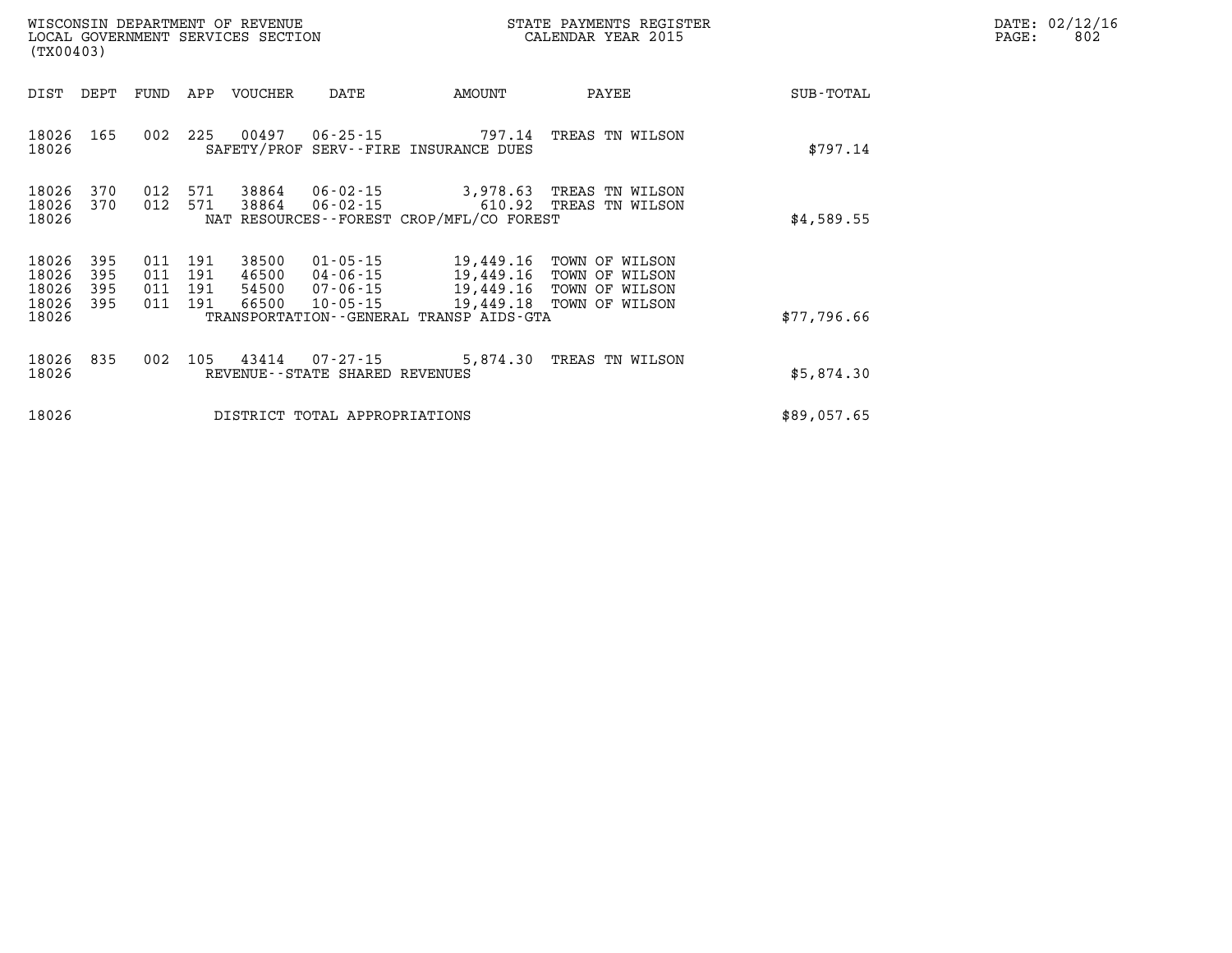| DATE: | 02/12/16 |
|-------|----------|
| PAGE: | 803      |

| WISCONSIN DEPARTMENT OF REVENUE<br>LOCAL GOVERNMENT SERVICES SECTION<br>(TX00403) |                          |                          |                          |                                  |                                                                | STATE PAYMENTS REGISTER<br>CALENDAR YEAR 2015   |                                                                                                                |                  |  |
|-----------------------------------------------------------------------------------|--------------------------|--------------------------|--------------------------|----------------------------------|----------------------------------------------------------------|-------------------------------------------------|----------------------------------------------------------------------------------------------------------------|------------------|--|
| DIST                                                                              | DEPT                     | FUND                     | APP                      | VOUCHER                          | <b>DATE</b>                                                    | AMOUNT                                          | PAYEE                                                                                                          | <b>SUB-TOTAL</b> |  |
| 18126<br>18126                                                                    | 165                      | 002                      | 225                      | 00498                            | $06 - 25 - 15$                                                 | 488.56<br>SAFETY/PROF SERV--FIRE INSURANCE DUES | TREAS VIL FAIRCHILD                                                                                            | \$488.56         |  |
| 18126<br>18126                                                                    | 370<br>370               | 002<br>002               | 503<br>503               | 17456<br>18087                   | $01 - 12 - 15$<br>$01 - 30 - 15$                               | 17.09<br>13.67                                  | TREAS VIL FAIRCHILD<br>TREAS VIL FAIRCHILD<br>3.38 VILL SHARE                                                  |                  |  |
| 18126                                                                             |                          |                          |                          |                                  |                                                                | NAT RESOURCES -- AIDS IN LIEU OF TAXES          |                                                                                                                | \$30.76          |  |
| 18126<br>18126                                                                    | 370                      | 012                      | 579                      | 20205                            | $04 - 03 - 15$                                                 | 3.00<br>NAT RESOURCES--AIDS IN LIEU OF TAXES    | TREAS VILL FAIRCHILD                                                                                           | \$3.00           |  |
| 18126<br>18126<br>18126<br>18126                                                  | 395<br>395<br>395<br>395 | 011<br>011<br>011<br>011 | 191<br>191<br>191<br>191 | 38501<br>46501<br>54501<br>66501 | $01 - 05 - 15$<br>04-06-15<br>$07 - 06 - 15$<br>$10 - 05 - 15$ | 6,294.25<br>6,294.26                            | 6,294.25 VILLAGE OF FAIRCHILD<br>VILLAGE OF FAIRCHILD<br>6,294.25 VILLAGE OF FAIRCHILD<br>VILLAGE OF FAIRCHILD |                  |  |
| 18126                                                                             |                          |                          |                          |                                  |                                                                | TRANSPORTATION--GENERAL TRANSP AIDS-GTA         |                                                                                                                | \$25, 177.01     |  |
| 18126<br>18126                                                                    | 835                      | 002                      | 105                      | 43415                            | $07 - 27 - 15$<br>REVENUE - - STATE SHARED REVENUES            |                                                 | 34,278.70 TREAS VIL FAIRCHILD                                                                                  | \$34,278.70      |  |
| 18126<br>18126                                                                    | 835                      | 002                      | 109                      | 02471                            | $07 - 27 - 15$<br>REVENUE--EXEMPT COMPUTER AID                 | 163.00                                          | TREAS VIL FAIRCHILD                                                                                            | \$163.00         |  |
| 18126<br>18126                                                                    | 835                      | 021                      | 363                      | 35616                            | $03 - 23 - 15$<br>REVENUE - - LOTTERY CREDIT -                 |                                                 | 114.35 TREAS VIL FAIRCHILD                                                                                     | \$114.35         |  |
| 18126                                                                             |                          |                          |                          |                                  | DISTRICT TOTAL APPROPRIATIONS                                  |                                                 |                                                                                                                | \$60, 255.38     |  |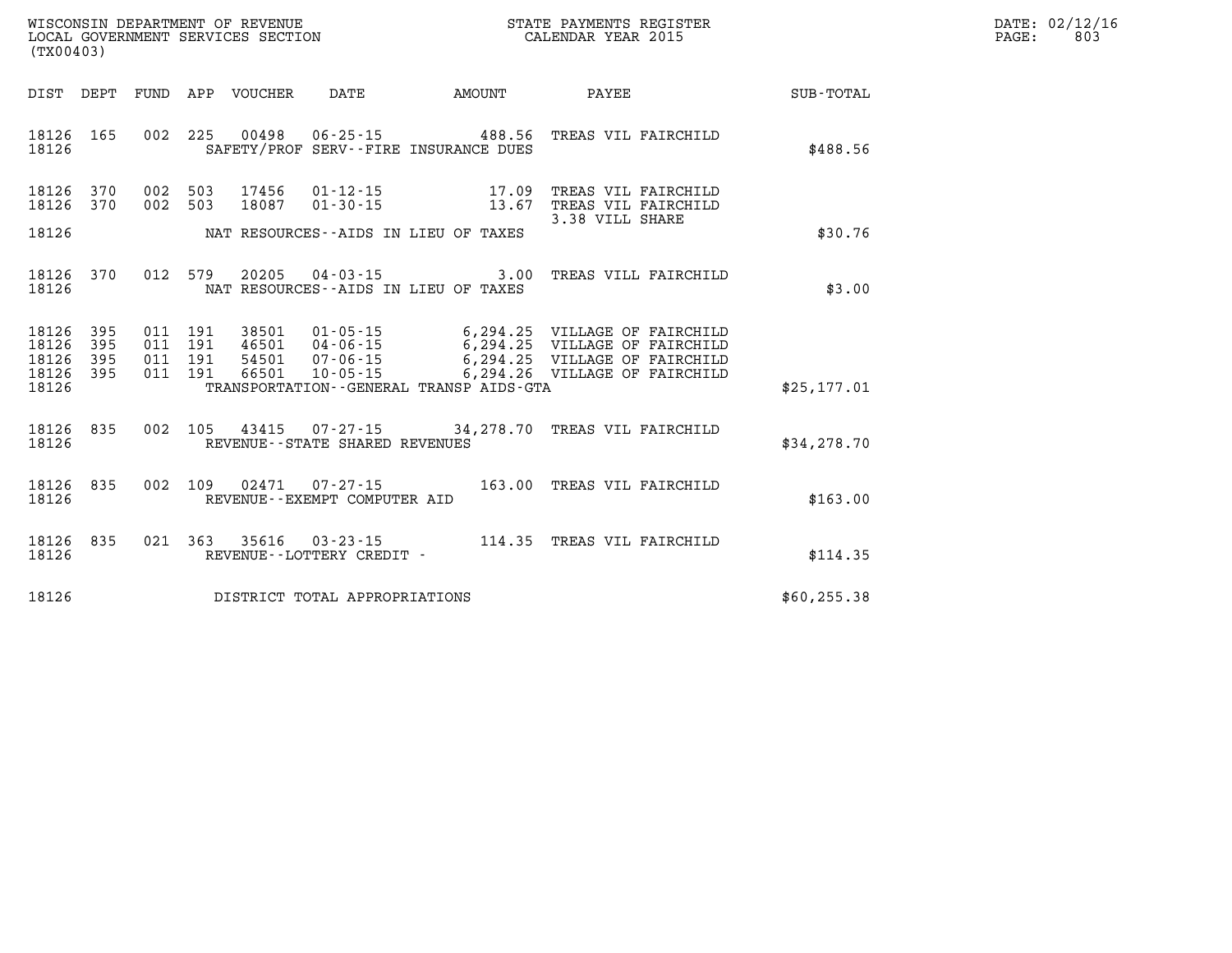| LOCAL GOVERNMENT SERVICES SECTION<br>(TX00403) |                        |  |         |                            | CALENDAR YEAR 2015                             |                                                                                                                                                                                                                                                                                                                                                                                    | PAGE:                       | 804          |  |  |
|------------------------------------------------|------------------------|--|---------|----------------------------|------------------------------------------------|------------------------------------------------------------------------------------------------------------------------------------------------------------------------------------------------------------------------------------------------------------------------------------------------------------------------------------------------------------------------------------|-----------------------------|--------------|--|--|
|                                                |                        |  |         | DIST DEPT FUND APP VOUCHER | DATE                                           | AMOUNT                                                                                                                                                                                                                                                                                                                                                                             | PAYEE                       | SUB-TOTAL    |  |  |
| 18127                                          | 18127 165              |  |         |                            |                                                | 002 225 00499 06-25-15 2,654.69 TREAS VIL FALL CREEK<br>SAFETY/PROF SERV--FIRE INSURANCE DUES                                                                                                                                                                                                                                                                                      |                             | \$2,654.69   |  |  |
| 18127                                          | 18127 395              |  |         |                            |                                                | 011 185 62909 10-15-15 3,620.73 TREAS VIL FALL CREEK<br>TRANSPORTATION - - HIGHWAY SAFETY - FEDERAL                                                                                                                                                                                                                                                                                |                             | \$3,620.73   |  |  |
| 18127<br>18127<br>18127<br>18127 395<br>18127  | 395<br>395<br>395      |  |         |                            |                                                | $\begin{array}{cccc} 011 & 191 & 38502 & 01\cdot 05\cdot 15 & 19\, 580\, 52 & \text{VILLAGE OF FALL CREEK} \\ 011 & 191 & 46502 & 04\cdot 06\cdot 15 & 19\, 580\, 52 & \text{VILLAGE OF FALL CREEK} \\ 011 & 191 & 54502 & 07\cdot 06\cdot 15 & 19\, 580\, 52 & \text{VILLAGE OF FALL CREEK} \\ 011 & 191 & 66502 & 10\cdot 05\cdot 15$<br>TRANSPORTATION--GENERAL TRANSP AIDS-GTA |                             | \$78,322.10  |  |  |
| 18127                                          | 18127 395<br>18127 395 |  |         |                            |                                                | 011  278  53214  07-08-15  17,138.33  TREAS  VIL FALL CREEK<br>011  278  53214  07-08-15  25,285.24  TREAS  VIL FALL CREEK<br>TRANSPORTATION - - LRIP/TRIP/MSIP GRANTS                                                                                                                                                                                                             |                             | \$42,423.57  |  |  |
| 18127                                          | 18127 455              |  |         |                            |                                                | 002 231 11 03-19-15 480.00 TREAS VIL FALL CREEK<br>JUSTICE - - LAW ENFORCEMENT TRAINING                                                                                                                                                                                                                                                                                            |                             | \$480.00     |  |  |
| 18127 835<br>18127                             |                        |  |         |                            | REVENUE--STATE SHARED REVENUES                 | 002  105  43416  07-27-15  34,432.73  TREAS VIL FALL CREEK                                                                                                                                                                                                                                                                                                                         |                             | \$34,432.73  |  |  |
| 18127 835<br>18127 835<br>18127                |                        |  | 002 109 | 05106                      | $07 - 27 - 15$<br>REVENUE--EXEMPT COMPUTER AID | 002 109 02472 07-27-15 472.00 TREAS VIL FALL CREEK                                                                                                                                                                                                                                                                                                                                 | 203.00 TREAS VIL FALL CREEK | \$675.00     |  |  |
| 18127                                          |                        |  |         |                            | DISTRICT TOTAL APPROPRIATIONS                  |                                                                                                                                                                                                                                                                                                                                                                                    |                             | \$162,608.82 |  |  |

**WISCONSIN DEPARTMENT OF REVENUE STATE PAYMENTS REGISTER DATE: 02/12/16**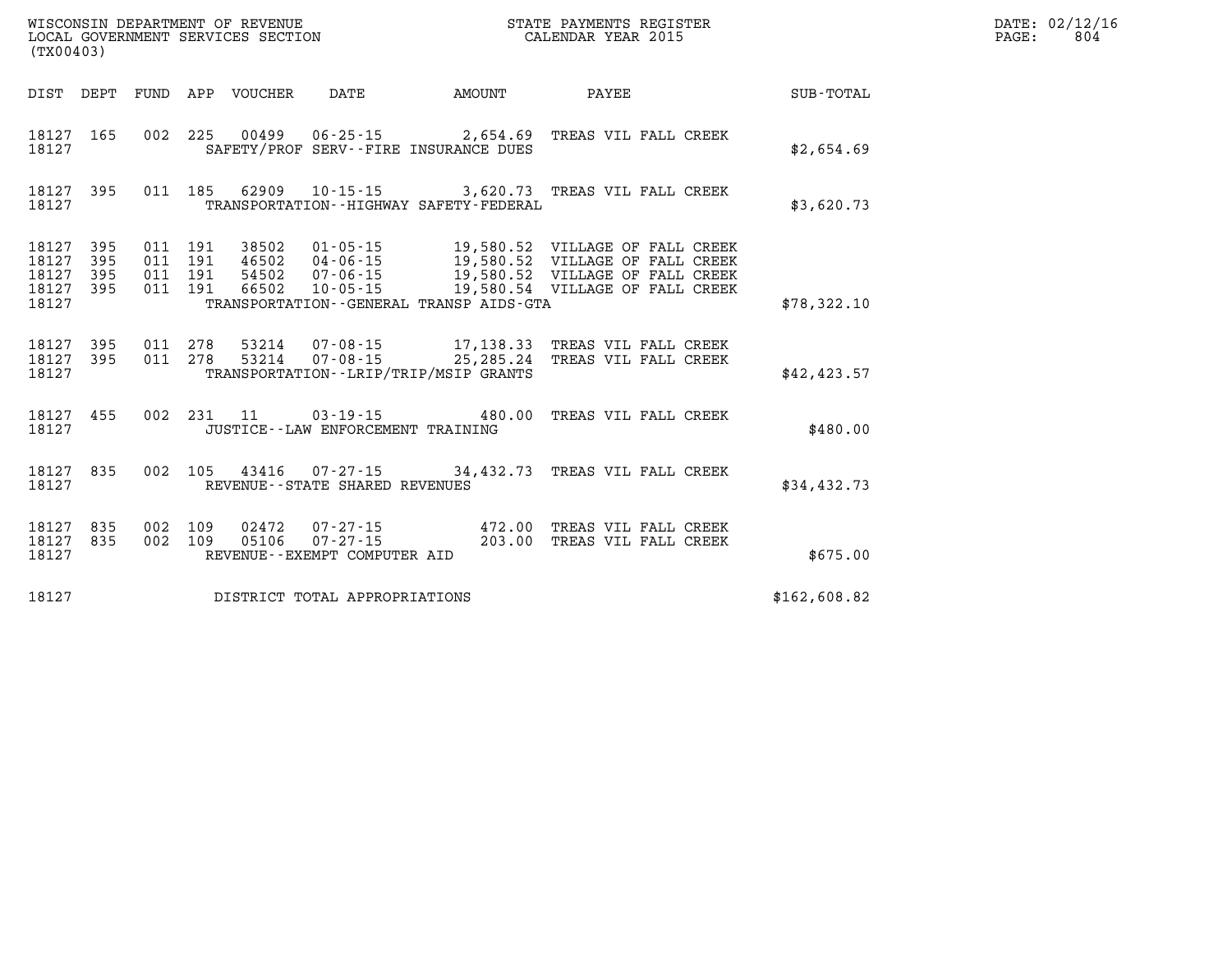| WISCONSIN DEPARTMENT OF REVENUE   | STATE PAYMENTS REGISTER |        | DATE: 02/12/16 |
|-----------------------------------|-------------------------|--------|----------------|
| LOCAL GOVERNMENT SERVICES SECTION | CALENDAR YEAR 2015      | PAGE : | 805            |

| (TX00403)                                 |                          |                          |                          |                                  |                                                                      |                                                                   |                                                                                              |                  |
|-------------------------------------------|--------------------------|--------------------------|--------------------------|----------------------------------|----------------------------------------------------------------------|-------------------------------------------------------------------|----------------------------------------------------------------------------------------------|------------------|
| DIST                                      | DEPT                     | FUND                     | APP                      | VOUCHER                          | DATE                                                                 | AMOUNT                                                            | PAYEE                                                                                        | <b>SUB-TOTAL</b> |
| 18201<br>18201                            | 165                      | 002                      | 225                      | 00500                            |                                                                      | $06 - 25 - 15$ 19,664.18<br>SAFETY/PROF SERV--FIRE INSURANCE DUES | TREAS CITY ALTOONA                                                                           | \$19,664.18      |
| 18201<br>18201<br>18201<br>18201<br>18201 | 395<br>395<br>395<br>395 | 011<br>011<br>011<br>011 | 191<br>191<br>191<br>191 | 38503<br>46503<br>54503<br>66503 | $01 - 05 - 15$<br>$04 - 06 - 15$<br>$07 - 06 - 15$<br>$10 - 05 - 15$ | 91,214.67<br>91,214.68<br>TRANSPORTATION--GENERAL TRANSP AIDS-GTA | 91,214.67 CITY OF ALTOONA<br>CITY OF ALTOONA<br>91,214.67 CITY OF ALTOONA<br>CITY OF ALTOONA | \$364,858.69     |
| 18201<br>18201                            | 455                      | 002                      | 231                      | 04784                            | JUSTICE - - LAW ENFORCEMENT TRAINING                                 | $03 - 05 - 15$ 2, 240.00                                          | TREAS CITY ALTOONA                                                                           | \$2,240.00       |
| 18201<br>18201                            | 835                      | 002                      | 105                      | 43417                            | REVENUE - - STATE SHARED REVENUES                                    | $07 - 27 - 15$ 170,465.06                                         | TREAS CITY ALTOONA                                                                           | \$170,465.06     |
| 18201<br>18201<br>18201                   | 835<br>835               | 002<br>002               | 109<br>109               | 02473<br>05107                   | 07-27-15<br>$07 - 27 - 15$<br>REVENUE - - EXEMPT COMPUTER AID        | 21,582.00<br>33,742.00                                            | TREAS CITY ALTOONA<br>TREAS CITY ALTOONA                                                     | \$55,324.00      |
| 18201<br>18201                            | 835                      | 021                      | 363                      | 35617                            | $03 - 23 - 15$<br>REVENUE - - LOTTERY CREDIT -                       | 25,088.25                                                         | TREAS CITY ALTOONA                                                                           | \$25,088.25      |
| 18201                                     |                          |                          |                          |                                  | DISTRICT TOTAL APPROPRIATIONS                                        |                                                                   |                                                                                              | \$637,640.18     |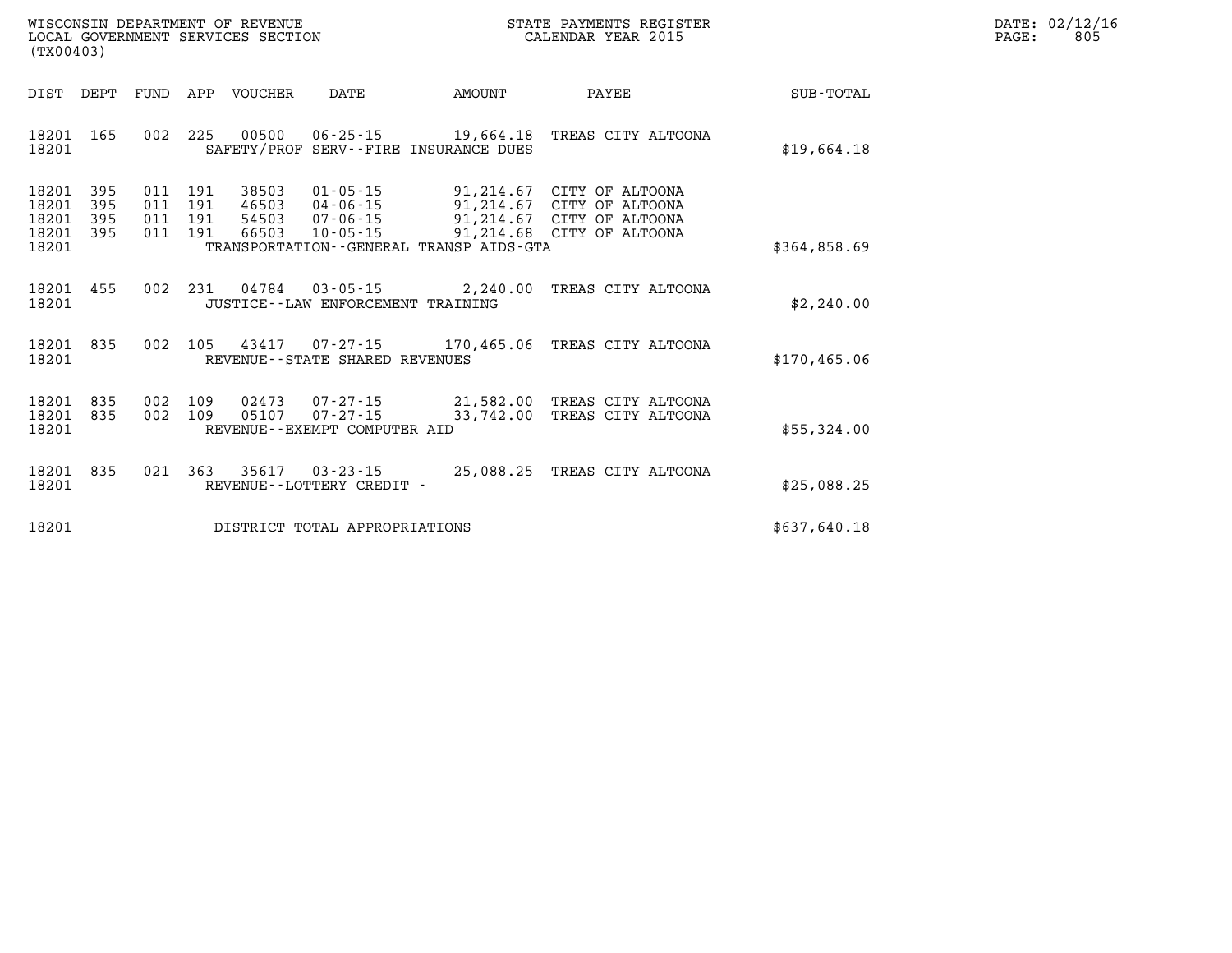| DATE: | 02/12/16 |
|-------|----------|
| PAGE: | 806      |

| WISCONSIN DEPARTMENT OF REVENUE<br>LOCAL GOVERNMENT SERVICES SECTION<br>(TX00403) |                          |                          |                          |                                  |                                                                      | STATE PAYMENTS REGISTER<br>CALENDAR YEAR 2015                                                    |                                                                          |              |
|-----------------------------------------------------------------------------------|--------------------------|--------------------------|--------------------------|----------------------------------|----------------------------------------------------------------------|--------------------------------------------------------------------------------------------------|--------------------------------------------------------------------------|--------------|
| DIST                                                                              | DEPT                     | FUND                     | APP                      | <b>VOUCHER</b>                   | DATE                                                                 | AMOUNT                                                                                           | PAYEE                                                                    | SUB-TOTAL    |
| 18202<br>18202                                                                    | 165                      | 002                      | 225                      | 00501                            | $06 - 25 - 15$                                                       | 3,236.35<br>SAFETY/PROF SERV--FIRE INSURANCE DUES                                                | TREAS CITY AUGUSTA                                                       | \$3,236.35   |
| 18202                                                                             | 370                      | 002                      | 503                      | 17457                            | $01 - 12 - 15$                                                       | 2,145.56                                                                                         | TREAS CITY AUGUSTA<br>566.52 CITY SHARE                                  |              |
| 18202                                                                             |                          |                          |                          |                                  |                                                                      | NAT RESOURCES--AIDS IN LIEU OF TAXES                                                             |                                                                          | \$2,145.56   |
| 18202<br>18202<br>18202<br>18202<br>18202                                         | 395<br>395<br>395<br>395 | 011<br>011<br>011<br>011 | 191<br>191<br>191<br>191 | 38504<br>46504<br>54504<br>66504 | $01 - 05 - 15$<br>$04 - 06 - 15$<br>$07 - 06 - 15$<br>$10 - 05 - 15$ | 22,663.48<br>22,663.48<br>22,663.48<br>22,663.48<br>TRANSPORTATION - - GENERAL TRANSP AIDS - GTA | CITY OF AUGUSTA<br>CITY OF AUGUSTA<br>CITY OF AUGUSTA<br>CITY OF AUGUSTA | \$90,653.92  |
|                                                                                   |                          |                          |                          |                                  |                                                                      |                                                                                                  |                                                                          |              |
| 18202<br>18202                                                                    | 455                      | 002                      | 231                      | 04803                            | $03 - 09 - 15$<br>JUSTICE - - LAW ENFORCEMENT TRAINING               | 640.00                                                                                           | TREAS CITY AUGUSTA                                                       | \$640.00     |
| 18202<br>18202<br>18202                                                           | 505<br>505               | 002<br>002               | 743<br>743               | 01019<br>01019                   | $09 - 08 - 15$<br>$09 - 08 - 15$<br>DOA--HOUSING ASSISTANCE GRANTS   | 10,000.00<br>320,603.00                                                                          | TREAS CITY AUGUSTA<br>TREAS CITY AUGUSTA                                 | \$330,603.00 |
| 18202<br>18202                                                                    | 835                      | 002                      | 105                      | 43418                            | $07 - 27 - 15$<br>REVENUE - - STATE SHARED REVENUES                  |                                                                                                  | 81,844.05 TREAS CITY AUGUSTA                                             | \$81,844.05  |
| 18202<br>18202<br>18202                                                           | 835<br>835               | 002<br>002               | 109<br>109               | 02474<br>05108                   | $07 - 27 - 15$<br>$07 - 27 - 15$<br>REVENUE--EXEMPT COMPUTER AID     | 1,320.00<br>813.00                                                                               | TREAS CITY AUGUSTA<br>TREAS CITY AUGUSTA                                 | \$2,133.00   |
| 18202<br>18202                                                                    | 835                      | 002                      | 501                      | 00002                            | $02 - 02 - 15$                                                       | 1,475.50<br>DOA-PAYMENT FOR MUNICIPAL SERVICES AID                                               | TREAS CITY AUGUSTA                                                       | \$1,475.50   |
| 18202<br>18202                                                                    | 835                      | 021                      | 363                      | 35618                            | $03 - 23 - 15$<br>REVENUE--LOTTERY CREDIT -                          | 863.12                                                                                           | TREAS CITY AUGUSTA                                                       | \$863.12     |
| 18202                                                                             |                          |                          |                          |                                  | DISTRICT TOTAL APPROPRIATIONS                                        |                                                                                                  |                                                                          | \$513,594.50 |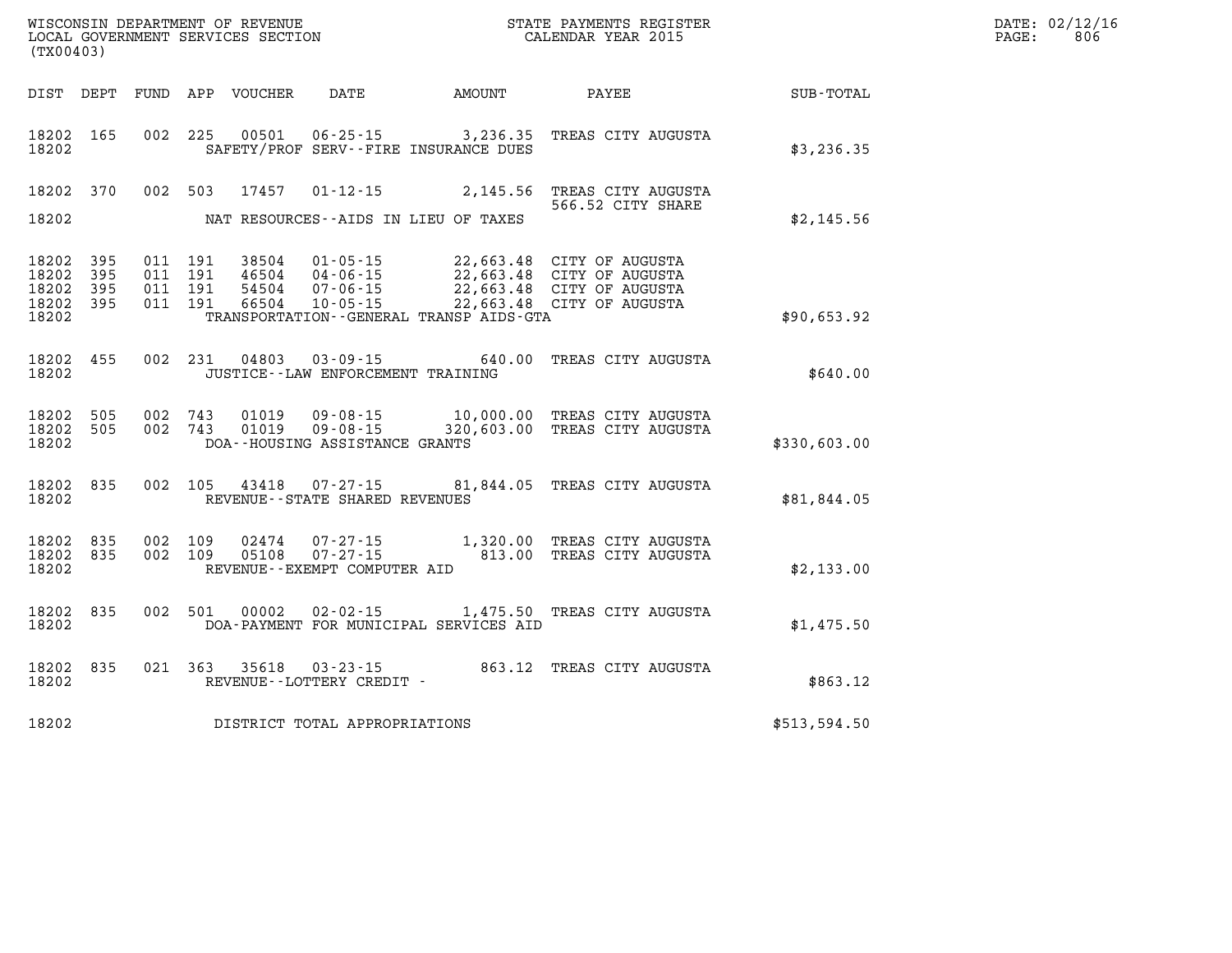| PAGE: | DATE: 02/12/16<br>807 |
|-------|-----------------------|
|       |                       |

| (TX00403)                           |                                            |     |                           |                           |                                                    |                                                                                                                                                                                                                                                                                     |                                                                                            |                | DATE: 02/12/1<br>807<br>$\mathtt{PAGE}$ : |
|-------------------------------------|--------------------------------------------|-----|---------------------------|---------------------------|----------------------------------------------------|-------------------------------------------------------------------------------------------------------------------------------------------------------------------------------------------------------------------------------------------------------------------------------------|--------------------------------------------------------------------------------------------|----------------|-------------------------------------------|
|                                     |                                            |     |                           |                           |                                                    |                                                                                                                                                                                                                                                                                     |                                                                                            |                |                                           |
| 18221                               |                                            |     |                           |                           |                                                    | 18221 165 002 225 00502 06-25-15 167,293.47 TREAS CITY EAU CLAIRE<br>SAFETY/PROF SERV--FIRE INSURANCE DUES                                                                                                                                                                          |                                                                                            | \$167, 293.47  |                                           |
| 18221                               |                                            |     |                           |                           |                                                    | 18221 370 012 571 38865 06-02-15 3.27 TREAS CITY EAU CLAIRE<br>NAT RESOURCES - - FOREST CROP/MFL/CO FOREST                                                                                                                                                                          |                                                                                            | \$3.27         |                                           |
| 18221                               |                                            |     |                           |                           |                                                    | 18221 370 012 579 20206 04-03-15 2,339.23 TREAS CITY EAU CLAIRE<br>NAT RESOURCES--AIDS IN LIEU OF TAXES                                                                                                                                                                             |                                                                                            | \$2,339.23     |                                           |
| 18221                               |                                            |     |                           |                           |                                                    | 18221 370 012 663 01628 01-26-15 4,687.50 TREAS CITY EAU CLAIRE<br>NAT RESOURCES--LAKES MANAGEMENT GRANTS                                                                                                                                                                           |                                                                                            | \$4,687.50     |                                           |
| 18221                               |                                            |     |                           |                           |                                                    | 18221 370 012 678 01739 02-03-15 13,750.00 TREAS CITY EAU CLAIRE<br>NAT RESOURCES--INVASIVE AQUATICE SPECIES                                                                                                                                                                        |                                                                                            | \$13,750.00    |                                           |
| 18221                               | 18221 395                                  |     |                           |                           |                                                    | 011 175 43486 03-30-15 61,909.00 TREAS CITY EAU CLAIRE<br>TRANSPORTATION - - PARATRANSIT AIDS, STATE                                                                                                                                                                                |                                                                                            | \$61,909.00    |                                           |
| 18221                               |                                            |     |                           |                           |                                                    | 18221 395 011 176 50449 06-15-15 68,697.00 TREAS CITY EAU CLAIRE<br>18221 395 011 176 58017 06-25-15 335,335.00 CITY OF EAU CLAIRE<br>18221 395 011 176 60017 07-06-15 335,335.00 CITY OF EAU CLAIRE<br>18221 395 011 176 62017 09-30-1<br>TRANSPORTATION--BICYCLE & PEDESTRIAN AID |                                                                                            | \$1,074,702.00 |                                           |
|                                     | 18221 395<br>18221 and the state of $\sim$ |     |                           |                           |                                                    | 011 185 65947 11-13-15 3,950.42 TREAS CITY EAU CLAIRE<br>TRANSPORTATION - - HIGHWAY SAFETY - FEDERAL                                                                                                                                                                                |                                                                                            | \$3,950.42     |                                           |
| 18221 395<br>18221 395<br>18221     | 18221 395<br>18221 395                     |     |                           |                           |                                                    | 011 191 38505 01-05-15 724,841.72 CITY OF EAU CLAIRE<br>011 191 46505 04-06-15 724,841.72 CITY OF EAU CLAIRE<br>011 191 54505 07-06-15 724,841.72 CITY OF EAU CLAIRE<br>011 191 66505 10-05-15 724,841.73 CITY OF EAU CLAIRE<br>TRANSPORTATION - - GENERAL TRANSP AIDS - GTA        |                                                                                            | \$2,899,366.89 |                                           |
| 18221 395<br>18221                  |                                            |     |                           | 011 278 61325             | 09-25-15                                           | 158,435.32 TREAS CITY EAU CLAIRE<br>TRANSPORTATION - - LRIP/TRIP/MSIP GRANTS                                                                                                                                                                                                        |                                                                                            | \$158,435.32   |                                           |
| 18221 395<br>18221                  |                                            |     | 011 562                   | 41491<br>TRANSPORTATION-- | 03-18-15                                           |                                                                                                                                                                                                                                                                                     | 1,435.34 TREAS CITY EAU CLAIRE                                                             | \$1,435.34     |                                           |
| 18221 435<br>18221 435<br>18221 435 |                                            | 005 | 005 000<br>000<br>005 000 | 90511<br>90514<br>90515   | $01 - 01 - 15$<br>$02 - 01 - 15$<br>$03 - 01 - 15$ |                                                                                                                                                                                                                                                                                     | 44,563.00 CITY OF EAU CLAIRE<br>8,377.00 CITY OF EAU CLAIRE<br>4,206.00 CITY OF EAU CLAIRE |                |                                           |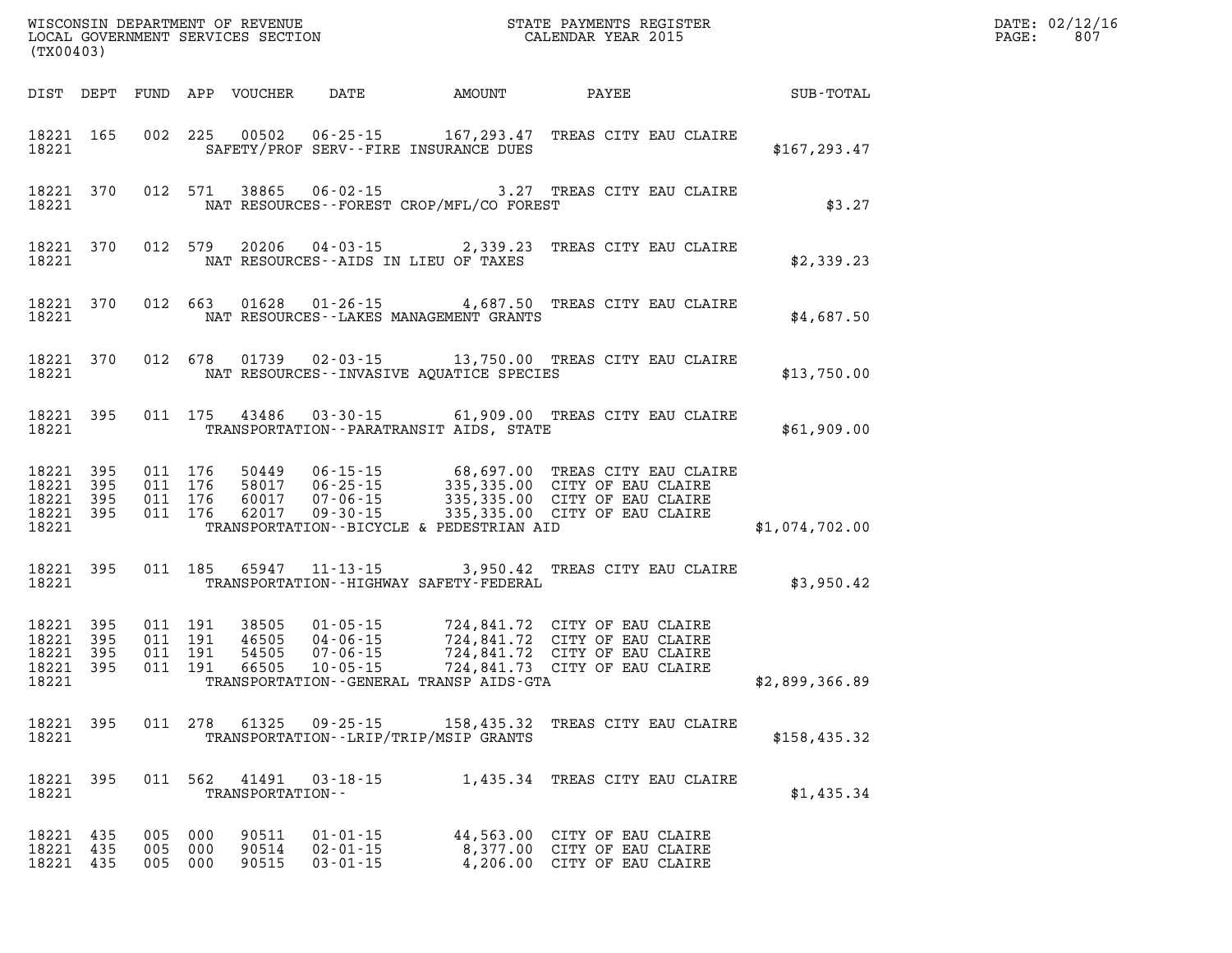| DIST                                                                                   | DEPT                                                        | FUND                                                        | APP                                                         | VOUCHER                                                                       | DATE                                                                                                                                                                                                 | AMOUNT                                                                                                              | PAYEE                                                                                                                                                                                              | SUB-TOTAL      |
|----------------------------------------------------------------------------------------|-------------------------------------------------------------|-------------------------------------------------------------|-------------------------------------------------------------|-------------------------------------------------------------------------------|------------------------------------------------------------------------------------------------------------------------------------------------------------------------------------------------------|---------------------------------------------------------------------------------------------------------------------|----------------------------------------------------------------------------------------------------------------------------------------------------------------------------------------------------|----------------|
| 18221<br>18221<br>18221<br>18221<br>18221<br>18221<br>18221<br>18221<br>18221<br>18221 | 435<br>435<br>435<br>435<br>435<br>435<br>435<br>435<br>435 | 005<br>005<br>005<br>005<br>005<br>005<br>005<br>005<br>005 | 000<br>000<br>000<br>000<br>000<br>000<br>000<br>000<br>000 | 90517<br>90518<br>90519<br>90600<br>90601<br>90604<br>90607<br>90609<br>90611 | $04 - 01 - 15$<br>$05 - 01 - 15$<br>$06 - 01 - 15$<br>$07 - 01 - 15$<br>$08 - 01 - 15$<br>$09 - 01 - 15$<br>$10 - 01 - 15$<br>$11 - 02 - 15$<br>$12 - 01 - 15$<br>HEALTH SERVICES - - STATE/FED AIDS | 266,313.00<br>70,283.00<br>54,742.00<br>102,904.00<br>71,805.00<br>61,440.00<br>97,840.00<br>58,314.00<br>74,259.00 | CITY OF EAU CLAIRE<br>CITY OF EAU CLAIRE<br>CITY OF EAU CLAIRE<br>CITY OF EAU CLAIRE<br>CITY OF EAU CLAIRE<br>CITY OF EAU CLAIRE<br>CITY OF EAU CLAIRE<br>CITY OF EAU CLAIRE<br>CITY OF EAU CLAIRE | \$915,046.00   |
| 18221<br>18221                                                                         | 435                                                         | 005                                                         | 162                                                         | 01DHS                                                                         | $09 - 11 - 15$                                                                                                                                                                                       | HS--AMBULANCE FUNDING ASSISTANCE GRANTS                                                                             | 6,509.31 EAU CLAIRE FIRE DEPT                                                                                                                                                                      | \$6,509.31     |
| 18221<br>18221                                                                         | 435                                                         | 005                                                         | 163                                                         | 01LGS                                                                         | $11 - 16 - 15$                                                                                                                                                                                       | HS--PREPAID MEDICAL TRANSPORT REIMBURSE                                                                             | 166,166.57 DHS PREPAID MEDICAL TRANSPORT                                                                                                                                                           | \$166, 166.57  |
| 18221<br>18221                                                                         | 455                                                         | 002                                                         | 231                                                         | 20                                                                            | $04 - 27 - 15$                                                                                                                                                                                       | 14,400.00<br>JUSTICE - - LAW ENFORCEMENT TRAINING                                                                   | TREAS CITY EAU CLAIRE                                                                                                                                                                              | \$14,400.00    |
| 18221<br>18221                                                                         | 455                                                         | 002                                                         | 241                                                         | 05613                                                                         | $04 - 15 - 15$                                                                                                                                                                                       | JUSTICE -- CEASE AND OTHER FEDERAL GRANTS                                                                           | 166.00 TREAS CITY EAU CLAIRE                                                                                                                                                                       | \$166.00       |
| 18221<br>18221<br>18221<br>18221                                                       | 465<br>465<br>465                                           | 002<br>002<br>002                                           | 306<br>306<br>306                                           | 01054<br>01164<br>01211                                                       | $02 - 02 - 15$<br>$04 - 27 - 15$<br>$05 - 28 - 15$                                                                                                                                                   | 28,487.22<br>28,487.22<br>28,487.22<br>MILITARY AFFAIRS-EMER MGMT--HAZMAT AIDS                                      | TREAS CITY EAU CLAIRE<br>TREAS CITY EAU CLAIRE<br>TREAS CITY EAU CLAIRE                                                                                                                            | \$85,461.66    |
| 18221<br>18221                                                                         | 465                                                         | 002                                                         | 350                                                         | 00735                                                                         | $03 - 02 - 15$                                                                                                                                                                                       | 11,680.00<br>MILITARY AFFAIRS--HOMELAND SEC GRANT                                                                   | TREAS CITY EAU CLAIRE                                                                                                                                                                              | \$11,680.00    |
| 18221<br>18221                                                                         | 835                                                         | 002                                                         | 105                                                         | 43419                                                                         | $07 - 27 - 15$<br>REVENUE - - STATE SHARED REVENUES                                                                                                                                                  |                                                                                                                     | 2,139,026.43 TREAS CITY EAU CLAIRE                                                                                                                                                                 | \$2,139,026.43 |
| 18221<br>18221<br>18221<br>18221                                                       | 835<br>835<br>835                                           | 002<br>002<br>002                                           | 109<br>109<br>109                                           | 02198<br>02475<br>05109                                                       | $07 - 27 - 15$<br>$07 - 27 - 15$<br>$07 - 27 - 15$<br>REVENUE--EXEMPT COMPUTER AID                                                                                                                   | 11,359.00<br>306,129.00<br>68,175.00                                                                                | TREAS CITY EAU CLAIRE<br>TREAS CITY EAU CLAIRE<br>TREAS CITY EAU CLAIRE                                                                                                                            | \$385,663.00   |
| 18221<br>18221<br>18221<br>18221<br>18221                                              | 835<br>835<br>835<br>835                                    | 002<br>002<br>002<br>002                                    | 302<br>302<br>302<br>302                                    | 10015<br>10027<br>11015<br>11027                                              | $07 - 27 - 15$<br>$07 - 27 - 15$<br>$07 - 27 - 15$<br>$07 - 27 - 15$                                                                                                                                 | 254,472.44<br>6,405,983.68<br>46,794.48<br>1,292,524.72<br>REVENUE-FIRST DOLLAR/SCHOOL LEVY CREDITS                 | TREAS CITY EAU CLAIRE<br>TREAS CITY EAU CLAIRE<br>TREAS CITY EAU CLAIRE<br>TREAS CITY EAU CLAIRE                                                                                                   | \$7,999,775.32 |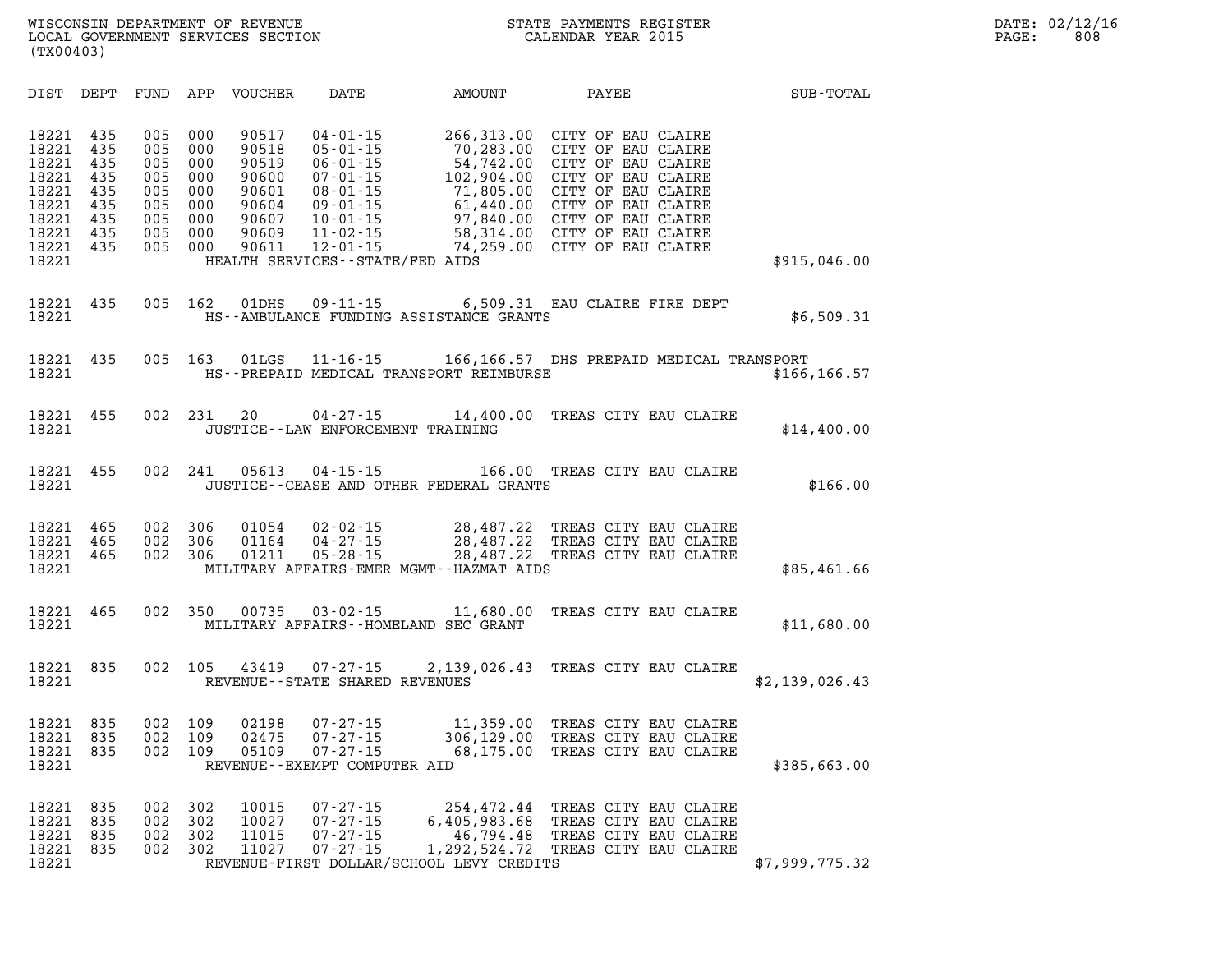| WISCONSIN DEPARTMENT OF REVENUE<br>LOCAL GOVERNMENT SERVICES SECTION<br>(TX00403) |                          |                          |                          |                                  |                                                                                                      | STATE PAYMENTS REGISTER<br>CALENDAR YEAR 2015                              |                                                                                                  |  |  |                   | DATE: 02/12/16<br>809<br>$\mathtt{PAGE:}$ |
|-----------------------------------------------------------------------------------|--------------------------|--------------------------|--------------------------|----------------------------------|------------------------------------------------------------------------------------------------------|----------------------------------------------------------------------------|--------------------------------------------------------------------------------------------------|--|--|-------------------|-------------------------------------------|
| DIST                                                                              | DEPT                     | FUND                     | APP                      | <b>VOUCHER</b>                   | DATE                                                                                                 | AMOUNT                                                                     | PAYEE                                                                                            |  |  | SUB-TOTAL         |                                           |
| 18221<br>18221                                                                    | 835                      | 002                      | 501                      | 00002                            | 02-02-15                                                                                             | 560,718.54 TREAS CITY EAU CLAIRE<br>DOA-PAYMENT FOR MUNICIPAL SERVICES AID |                                                                                                  |  |  | \$560,718.54      |                                           |
| 18221<br>18221<br>18221<br>18221<br>18221                                         | 835<br>835<br>835<br>835 | 021<br>021<br>021<br>021 | 363<br>363<br>363<br>363 | 35537<br>35619<br>37154<br>37166 | $03 - 23 - 15$<br>$03 - 23 - 15$<br>$03 - 23 - 15$<br>$03 - 23 - 15$<br>REVENUE - - LOTTERY CREDIT - | 3,399.08<br>27,990.96<br>53,006.88<br>1,507,494.14                         | TREAS CITY EAU CLAIRE<br>TREAS CITY EAU CLAIRE<br>TREAS CITY EAU CLAIRE<br>TREAS CITY EAU CLAIRE |  |  | \$1,591,891.06    |                                           |
| 18221                                                                             |                          |                          |                          |                                  | DISTRICT TOTAL APPROPRIATIONS                                                                        |                                                                            |                                                                                                  |  |  | \$18, 264, 376.33 |                                           |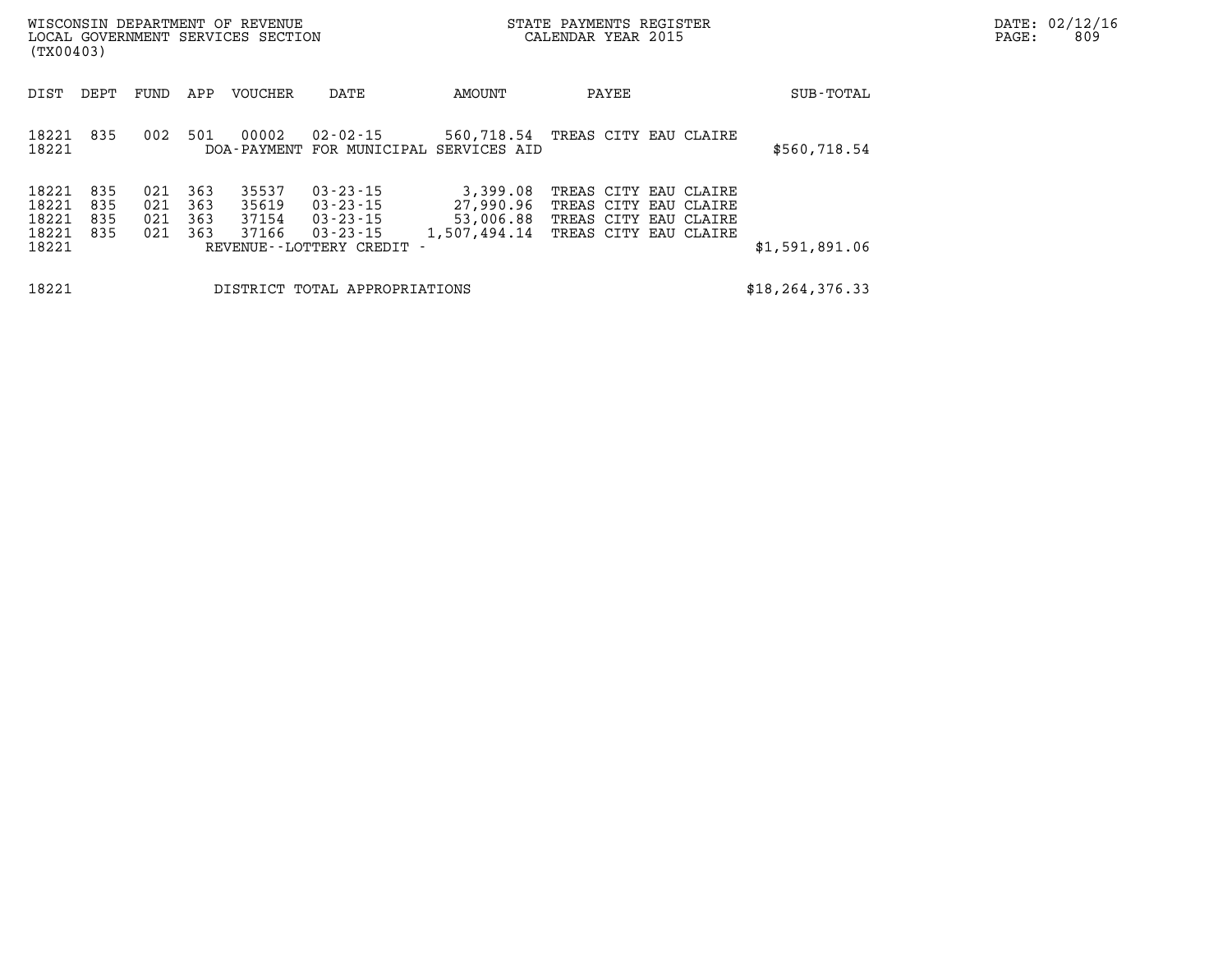| <b>District</b> | <b>District Name (Payee)</b> | Dept. | <b>Agency Name</b>             | <b>Fund</b> | Appropriation | <b>Payment Description</b>          | Voucher  | Date                   | <b>Payment Amount</b> |
|-----------------|------------------------------|-------|--------------------------------|-------------|---------------|-------------------------------------|----------|------------------------|-----------------------|
| M18000          | Eau Claire County            | 11500 | Dept of Ag, Trade & Cons Protc | 10000       | 70300         | Soil_Water Resource Mgmt            | 00003221 | 12/10/2015             | -\$<br>48,030.00      |
| M18000          | Eau Claire County            | 11500 | Dept of Ag, Trade & Cons Protc | 27400       | 76300         | Soil_Water Mgmt_Cnty Staffing       | 00003221 | 12/10/2015 \$          | 92,862.00             |
| M18000          | Eau Claire County            | 11500 | Dept of Ag, Trade & Cons Protc | 36300       | <b>WE100</b>  | <b>AGRICULTURE-SOIL &amp; WATER</b> | 00004139 | 12/29/2015 \$          | 4,690.00              |
| M18000          | Eau Claire County            | 11500 | Dept of Ag, Trade & Cons Protc | 36300       | <b>WE100</b>  | AGRICULTURE-SOIL & WATER            | 00004140 | 12/29/2015 \$          | 15,182.73             |
| M18000          | Eau Claire County            | 11500 | Dept of Ag, Trade & Cons Protc | 36300       | <b>WE100</b>  | <b>AGRICULTURE-SOIL &amp; WATER</b> | 00004141 | 12/29/2015 \$          | 17,040.36             |
| M18000          | Eau Claire County            | 16500 | Dept of Safety & Prof Services | 10000       | 23600         | POWTS Replacement Rehab             | 00000326 | 11/12/2015 \$          | 13,263.58             |
| M18000          | Eau Claire County            | 25500 | Dept of Public Instruction     | 10000       | 24100         | Federal aids, local aid             | 00000215 | 10/13/2015 \$          | 1,750.11              |
| M18000          | Eau Claire County            | 25500 | Dept of Public Instruction     | 10000       | 24100         | Federal aids, local aid             | 00001997 | 11/2/2015 \$           | 1,675.74              |
| M18000          | Eau Claire County            | 25500 | Dept of Public Instruction     |             | 10000 24100   | Federal aids, local aid             | 00005715 | 11/30/2015 \$          | 892.71                |
| M18000          | Eau Claire County            | 37000 | Dept of Natural Resources      |             | 21200 54800   | RA- utv prį aids, gas tax pymt      | 00016061 | 12/17/2015 \$          | 1,970.00              |
| M18000          | Eau Claire County            | 37000 | Dept of Natural Resources      |             | 21200 57600   | RA- atv prj aids, gas tax pymt      | 00016049 | 12/17/2015 \$          | 1,955.26              |
| M18000          | Eau Claire County            | 37000 | Dept of Natural Resources      |             | 21200 57600   | RA- atv prj aids, gas tax pymt      | 00016058 | 12/17/2015             | \$<br>7,078.47        |
| M18000          | Eau Claire County            | 41000 | Department of Corrections      |             | 10000 11600   | Reimbursing counties for proba      | 00009398 | 11/18/2015             | l \$<br>159,703.04    |
| M18000          | Eau Claire County            | 41000 | Department of Corrections      |             | 10000 31300   | Community youth and family aid      | 00005501 | 11/9/2015 \$           | 1,998.29              |
| M18000          | Eau Claire County            | 41000 | Department of Corrections      | 10000       | 31300         | Community youth and family aid      | 00005503 | 11/9/2015              | \$<br>223.95          |
| M18000          | Eau Claire County            | 45500 | Department of Justice          | 10000       | 25100         | Federal aid, local assistance       | 00001500 | 11/6/2015 \$           | 10,441.00             |
| M18000          | Eau Claire County            | 45500 | Department of Justice          | 10000       | 27100         | Alt prosecution alcohol drugs       | 00001431 | 11/4/2015 \$           | 22,332.00             |
| M18000          | Eau Claire County            | 45500 | Department of Justice          | 10000       | 54200         | Federal aid, victim assistance      | 00001654 | 11/10/2015             | l \$<br>12,895.00     |
| M18000          | Eau Claire County            | 46500 | Department of Military Affairs | 10000       | 30800         | Emergency response equipment        | 00001784 | 11/25/2015             | l \$<br>8,111.04      |
| M18000          | Eau Claire County            | 50500 | Department of Administration   | 10000       | 15500         | Federal aid, local assistance       | 00000195 | 10/5/2015 \$           | 10,811.16             |
| M18000          | Eau Claire County            | 50500 | Department of Administration   | 10000       | 15500         | Federal aid, local assistance       | 00001037 | 10/15/2015 \$          | 18,298.78             |
| M18000          | Eau Claire County            | 50500 | Department of Administration   | 10000       | 15500         | Federal aid, local assistance       | 00003312 | 11/17/2015 \$          | 8,494.73              |
| M18000          | Eau Claire County            | 50500 | Department of Administration   | 23500       | 37100         | Low-income assistance grants        | 00000195 | 10/5/2015 \$           | 5,745.89              |
| M18000          | Eau Claire County            | 83500 | Department of Revenue          | 10000       | 10500         | County and Municipal Aid            | 00000832 | 11/16/2015             | l \$<br>2,179,669.86  |
| M18002          | Town Of Bridge Creek         | 83500 | Department of Revenue          | 10000       | 10500         | County and Municipal Aid            | 00000814 | 11/16/2015 \$          | 64,526.57             |
| M18004          | Town Of Brunswick            | 83500 | Department of Revenue          | 10000       | 10500         | County and Municipal Aid            | 00000815 | 11/16/2015 \$          | 46,599.78             |
| M18006          | Town Of Clear Creek          | 83500 | Department of Revenue          | 10000       | 10500         | County and Municipal Aid            | 00000816 | 11/16/2015 \$          | 29,781.25             |
| M18008          | Town Of Drammen              | 83500 | Department of Revenue          | 10000       | 10500         | County and Municipal Aid            | 00000817 | 11/16/2015 \$          | 20,257.74             |
| M18010          | <b>Town Of Fairchild</b>     | 83500 | Department of Revenue          | 10000       | 10500         | County and Municipal Aid            | 00000818 | 11/16/2015             | \$<br>27,941.52       |
| M18012          | Town Of Lincoln              | 83500 | Department of Revenue          | 10000       | 10500         | County and Municipal Aid            | 00000819 | 11/16/2015 \$          | 42,387.51             |
| M18014          | Town Of Ludington            | 83500 | Department of Revenue          | 10000       | 10500         | County and Municipal Aid            | 00000820 | 11/16/2015 \$          | 32,670.30             |
| M18016          | Town Of Otter Creek          | 83500 | Department of Revenue          | 10000       | 10500         | County and Municipal Aid            | 00000821 | 11/16/2015 \$          | 17,203.25             |
| M18018          | Town Of Pleasant Valley      | 83500 | Department of Revenue          | 10000       | 10500         | County and Municipal Aid            | 00000822 | 11/16/2015 \$          | 35,320.82             |
| M18020          | Town Of Seymour              | 83500 | Department of Revenue          | 10000       | 10500         | County and Municipal Aid            | 00000823 | 11/16/2015 \$          | 62,969.98             |
| M18022          | Town Of Union                | 83500 | Department of Revenue          | 10000       | 10500         | County and Municipal Aid            | 00000824 | 11/16/2015             | \$<br>32,847.93       |
| M18024          | Town Of Washington           | 83500 | Department of Revenue          | 10000       | 10500         | County and Municipal Aid            | 00000825 | 11/16/2015             | -\$<br>103,263.34     |
| M18026          | <b>Tn Wilson</b>             | 83500 | Department of Revenue          | 10000       | 10500         | County and Municipal Aid            | 00000826 | 11/16/2015 \$          | 33,287.72             |
| M18126          | Village Of Fairchild         | 83500 | Department of Revenue          | 10000       | 10500         | County and Municipal Aid            | 00000827 | 11/16/2015 \$          | 194,245.98            |
| M18127          | Village Of Fall Creek        | 83500 | Department of Revenue          | 10000       | 10500         | County and Municipal Aid            | 00000828 | 11/16/2015 \$          | 205,793.45            |
| M18201          | City Of Altoona              | 83500 | Department of Revenue          |             | 10000 10500   | County and Municipal Aid            |          | 00000829 11/16/2015 \$ | 967,521.54            |